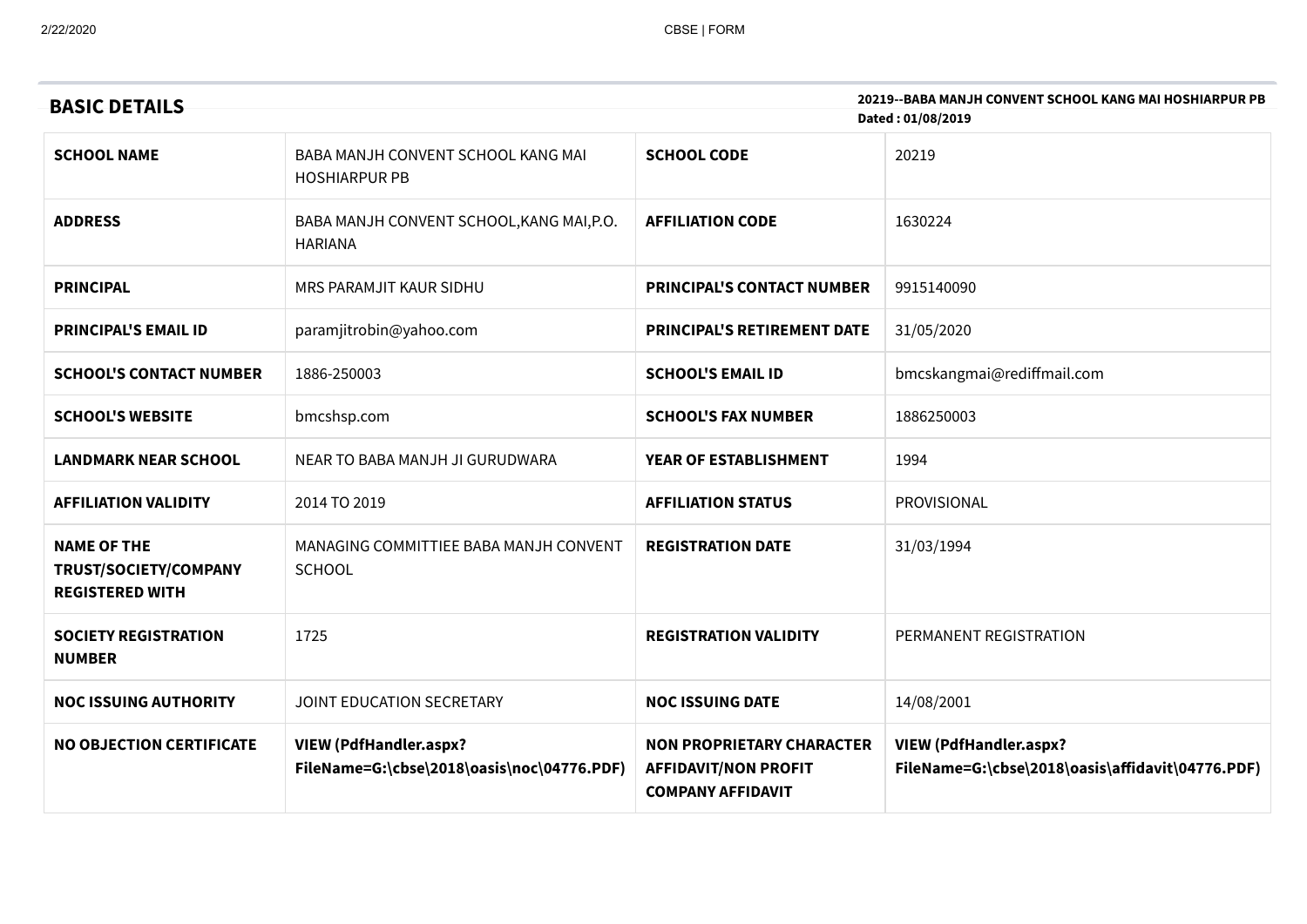| <b>FACULTY DETAILS</b>                                                                                                                                                                                    | 20219--BABA MANJH CONVENT SCHOOL KANG MAI HOSHIARPUR PB |                                                                               |               |  |  |
|-----------------------------------------------------------------------------------------------------------------------------------------------------------------------------------------------------------|---------------------------------------------------------|-------------------------------------------------------------------------------|---------------|--|--|
|                                                                                                                                                                                                           | Dated: 28/12/2019                                       |                                                                               |               |  |  |
| TOTAL NUMBER OF TEACHERS (ALL CLASSES)                                                                                                                                                                    | 34                                                      | <b>NUMBER OF PGTS</b>                                                         | 14            |  |  |
| <b>NUMBER OF TGTS</b>                                                                                                                                                                                     | 11                                                      | <b>NUMBER OF PRTS</b>                                                         | 8             |  |  |
| <b>NUMBER OF PETS</b>                                                                                                                                                                                     | $\mathbf{0}$                                            | <b>OTHER NON-TEACHING STAFF</b>                                               | 1             |  |  |
| NUMBER OF MANDATORY TRAINING QUALIFIED TEACHERS                                                                                                                                                           | 20                                                      | <b>NUMBER OF TRAININGS</b><br>ATTENDED BY FACULTY SINCE<br><b>LAST YEAR</b>   | $\mathcal{P}$ |  |  |
| WHETHER SPECIAL EDUCATOR APPOINTED?                                                                                                                                                                       | <b>YES</b>                                              | <b>WHETHER COUNSELLOR AND</b><br><b>WELLNESS TEACHER</b><br><b>APPOINTED?</b> | <b>YES</b>    |  |  |
| HAS MANDATORY TRAINING OF TEACHERS AS PER THE TRAINING POLICY (SECTION-16 OF AFFILIATION BYE-LAWS)<br>(http://cbseaff.nic.in/cbse_aff/attachment/onlineservices/affiliation-Bye-Laws.pdf) BEEN COMPLETED? | <b>YES</b>                                              |                                                                               |               |  |  |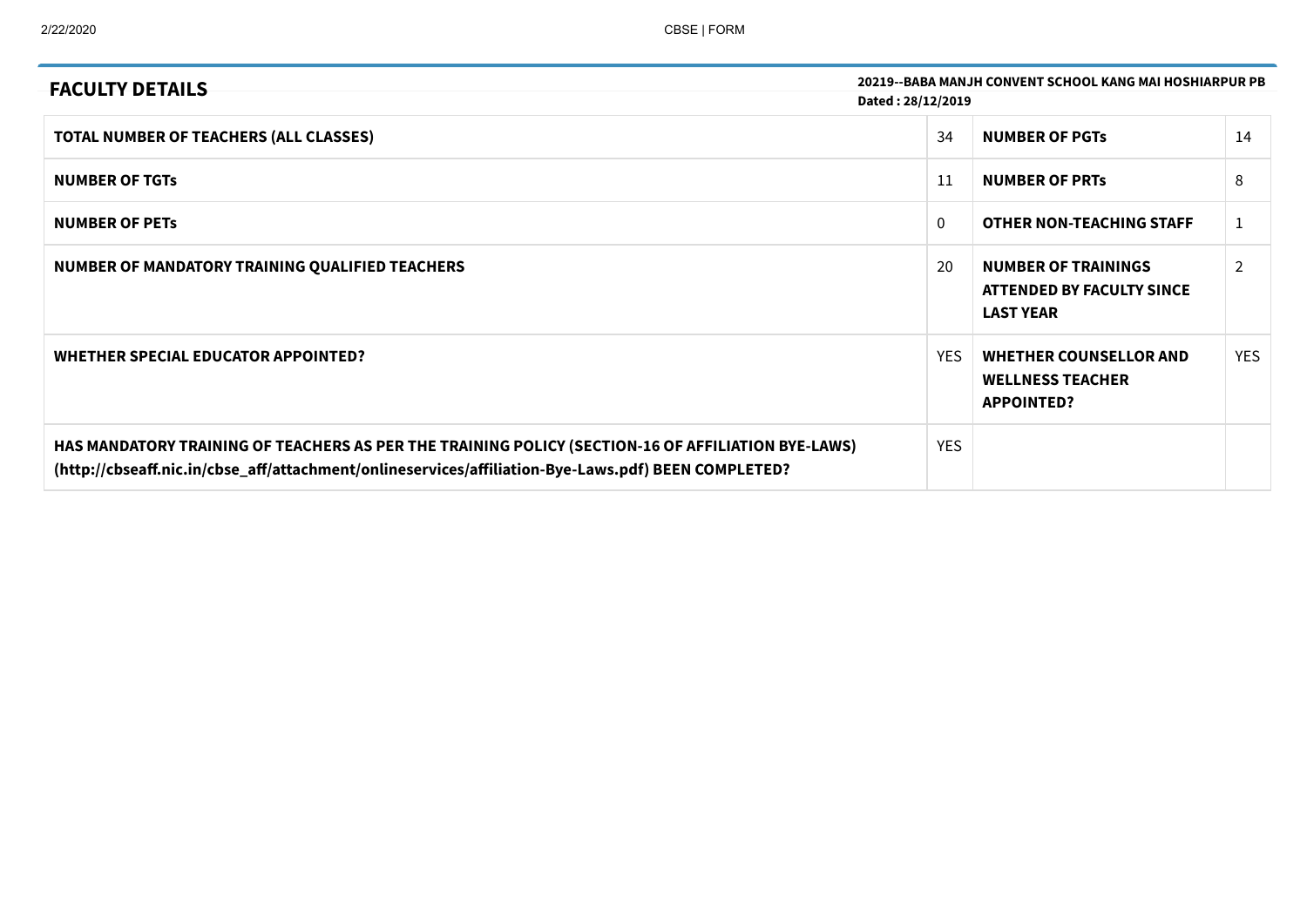# **STUDENT DETAILS**

**20219--BABA MANJH CONVENT SCHOOL KANG MAI HOSHIARPUR PB Dated : 14/09/2019**

| <b>CLASS</b>            | <b>TOTAL NUMBER OF SECTIONS</b> | <b>TOTAL PER CLASS INTAKE</b> | TOTAL NUMBER OF STUDENTS |
|-------------------------|---------------------------------|-------------------------------|--------------------------|
| 1                       | $\overline{2}$                  | 66                            | 66                       |
| $\overline{2}$          | $\overline{2}$                  | 56                            | 56                       |
| $\mathbf{3}$            | $\overline{2}$                  | 70                            | 70                       |
| 4                       | $\overline{2}$                  | 72                            | 72                       |
| $\overline{\mathbf{5}}$ | $\overline{2}$                  | 61                            | 61                       |
| 6                       | $\overline{2}$                  | 54                            | 54                       |
| $\mathbf{7}$            | $\overline{2}$                  | 67                            | 67                       |
| 8                       | $\overline{2}$                  | 61                            | 61                       |
| 9                       | $\overline{2}$                  | 55                            | 55                       |
| 10                      | $\overline{2}$                  | 37                            | 37                       |
| 11                      | $\overline{2}$                  | 32                            | 32                       |
| 12                      | $\overline{2}$                  | 32                            | 32                       |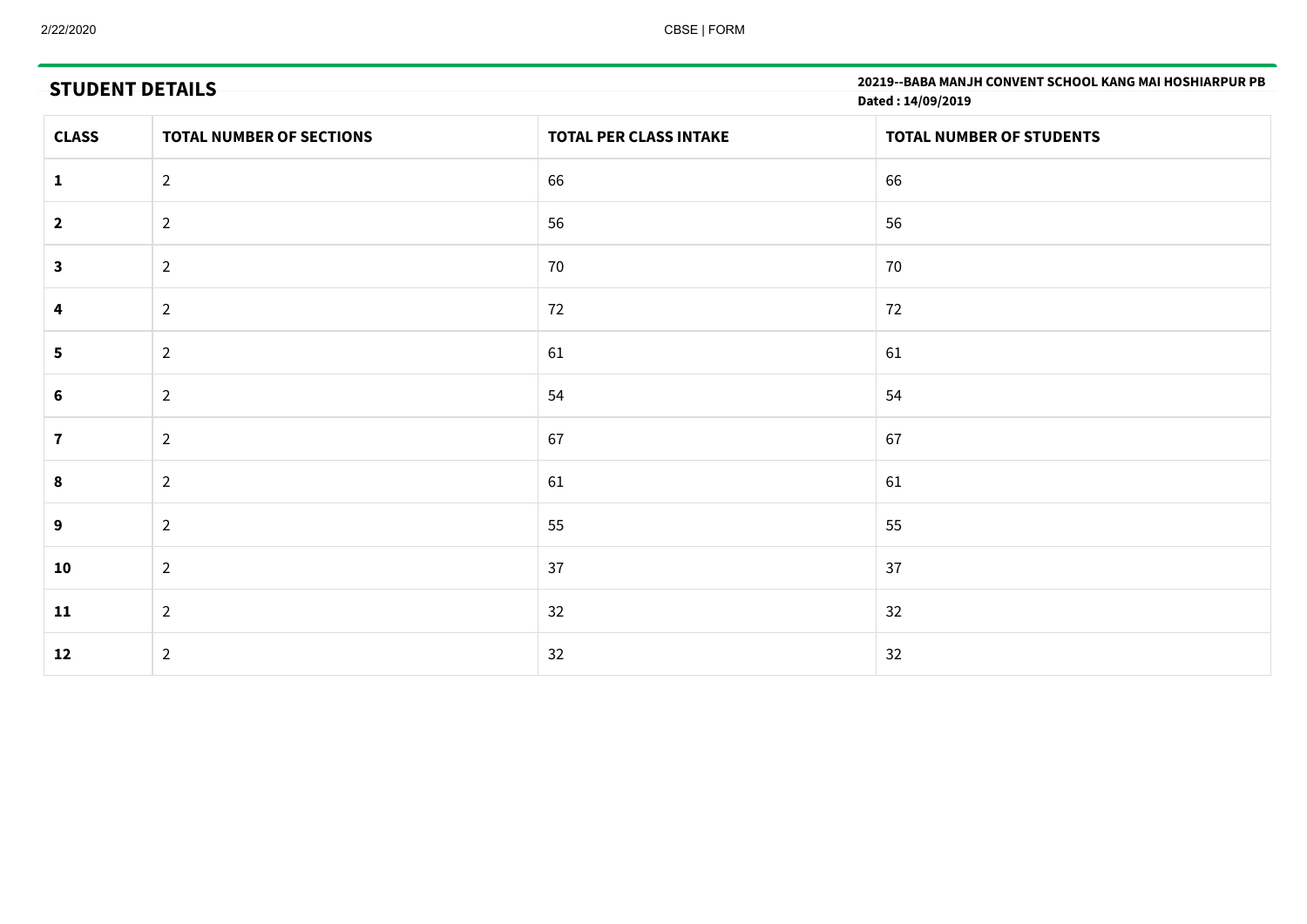| <b>ACADEMIC DETAILS</b>              | <b>20219--BABA MANJH CONVENT SCHOOL KANG MAI HOSHIARPUR PB</b> |
|--------------------------------------|----------------------------------------------------------------|
|                                      | Dated: 22/02/2020                                              |
| <b>SUBJECTS OFFERED FOR CLASS 10</b> | <b>SUBJECTS OFFERED FOR CLASS 12</b>                           |
| 085---HINDI COURSE-B                 | 027---HISTORY                                                  |
| 087---SOCIAL SCIENCE                 | 029---GEOGRAPHY                                                |
| 101---ENGLISH COMM.                  | 030---ECONOMICS                                                |
| 004---PUNJABI                        | 041---MATHEMATICS                                              |
| 041---MATHEMATICS                    | 042---PHYSICS                                                  |
| 086---SCIENCE                        | 043---CHEMISTRY                                                |
|                                      | 045---BIOTECHNOLOGY                                            |
|                                      | 048---PHYSICAL EDUCATION                                       |
|                                      | 054---BUSINESS STUDIES                                         |
|                                      | 055---ACCOUNTANCY                                              |
|                                      | 064---HOME SCIENCE                                             |
|                                      | 083---COMPUTER SCIENCE                                         |
|                                      | 104---PUNJABI                                                  |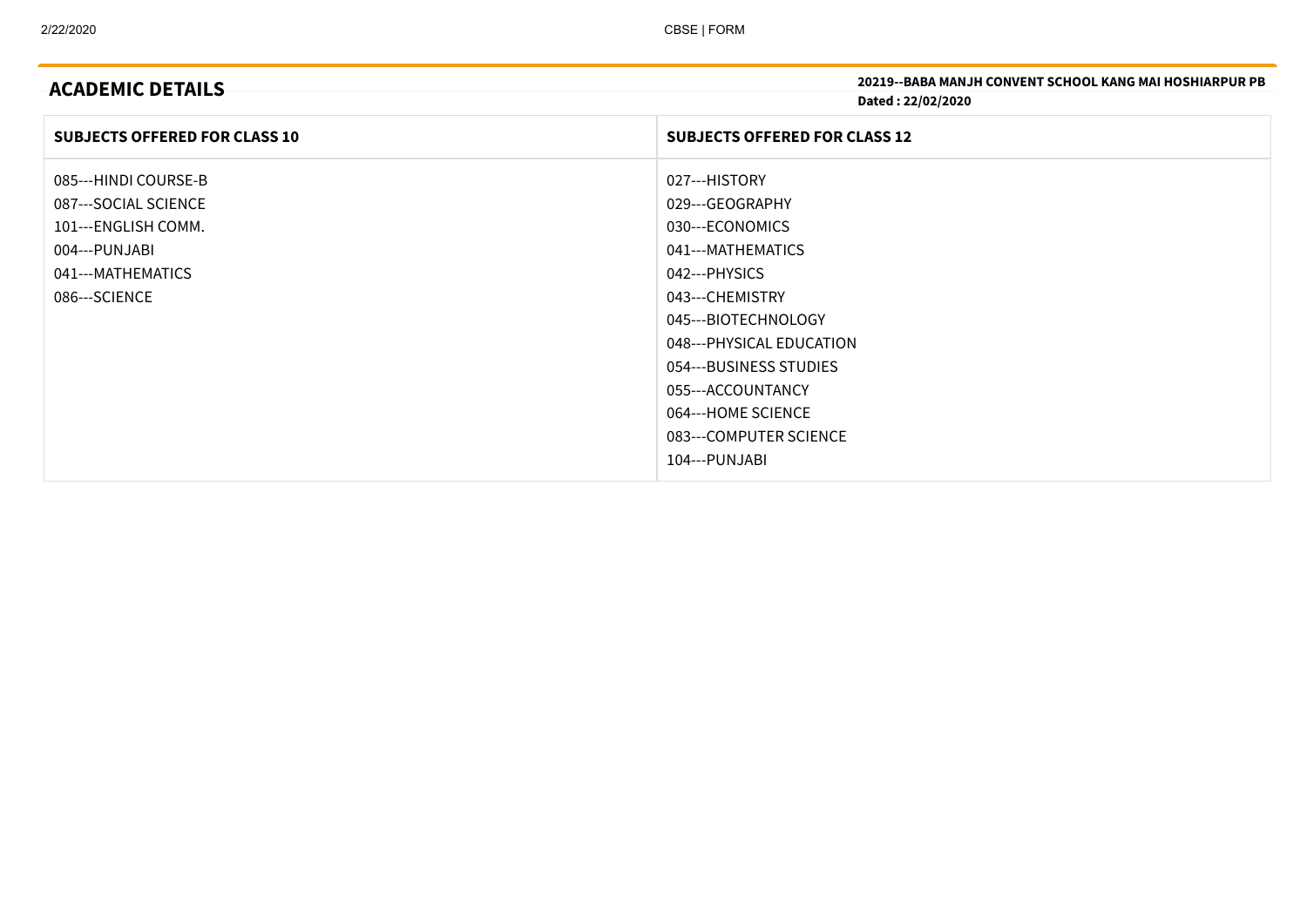| <b>INFRASTRUCTURE DETAILS</b>                              |                | 20219--BABA MANJH CONVENT SCHOOL KANG MAI HOSHIARPUR PB<br>Dated: 28/12/2019         |                |  |
|------------------------------------------------------------|----------------|--------------------------------------------------------------------------------------|----------------|--|
| <b>TOTAL NUMBER OF SITES OF</b><br><b>SCHOOL</b>           | $\overline{2}$ | <b>TOTAL NUMBER OF</b><br><b>BUILDING BLOCKS</b>                                     | $\overline{1}$ |  |
| TOTAL AREA OF SCHOOL IN SQUARE<br><b>METRES</b>            | 12160          | <b>TOTAL NUMBER OF</b><br><b>PLAYGROUNDS</b>                                         | $\mathsf{3}$   |  |
| <b>TOTAL AREA OF PLAYGROUND IN</b><br><b>SQUARE METRES</b> | 5313           | <b>TOTAL NUMBER OF</b><br><b>ROOMS</b>                                               | 55             |  |
| <b>TOTAL NUMBER OF SMALL-SIZED</b><br><b>ROOMS</b>         | $\overline{7}$ | <b>TOTAL NUMBER OF</b><br><b>MEDIUM-SIZED</b><br><b>ROOMS</b>                        | $\mathbf{3}$   |  |
| <b>TOTAL NUMBER OF LARGE-SIZED</b><br><b>ROOMS</b>         | 45             | <b>TOTAL NUMBER OF</b><br><b>MALE REST ROOM</b>                                      | $\mathbf{1}$   |  |
| <b>TOTAL NUMBER OF FEMALE REST</b><br><b>ROOM</b>          | $\mathbf{1}$   | <b>NUMBER OF GIRLS</b><br><b>TOILET</b>                                              | 12             |  |
| <b>NUMBER OF BOYS TOILET</b>                               | 12             | <b>NUMBER OF</b><br><b>TOILETS FOR</b><br><b>DIFFERENTLY ABLED</b><br><b>PERSONS</b> | $\overline{2}$ |  |
| <b>NUMBER OF WASHROOMS FOR</b><br><b>FEMALE STAFF</b>      | $\mathbf{1}$   | <b>NUMBER OF</b><br><b>WASHROOMS FOR</b><br><b>MALE STAFF</b>                        | $\mathbf{1}$   |  |
| <b>TOTAL NUMBER OF LIBRARIES</b>                           | $\mathbf{1}$   | <b>NUMBER OF</b><br><b>LABORATORIES</b>                                              | $\overline{7}$ |  |
| <b>TOTAL NUMBER OF STUDENT</b><br><b>CANTEENS</b>          | $\mathbf{1}$   | <b>TOTAL NUMBER OF</b><br><b>STAFF CANTEENS</b>                                      | $\mathbf{1}$   |  |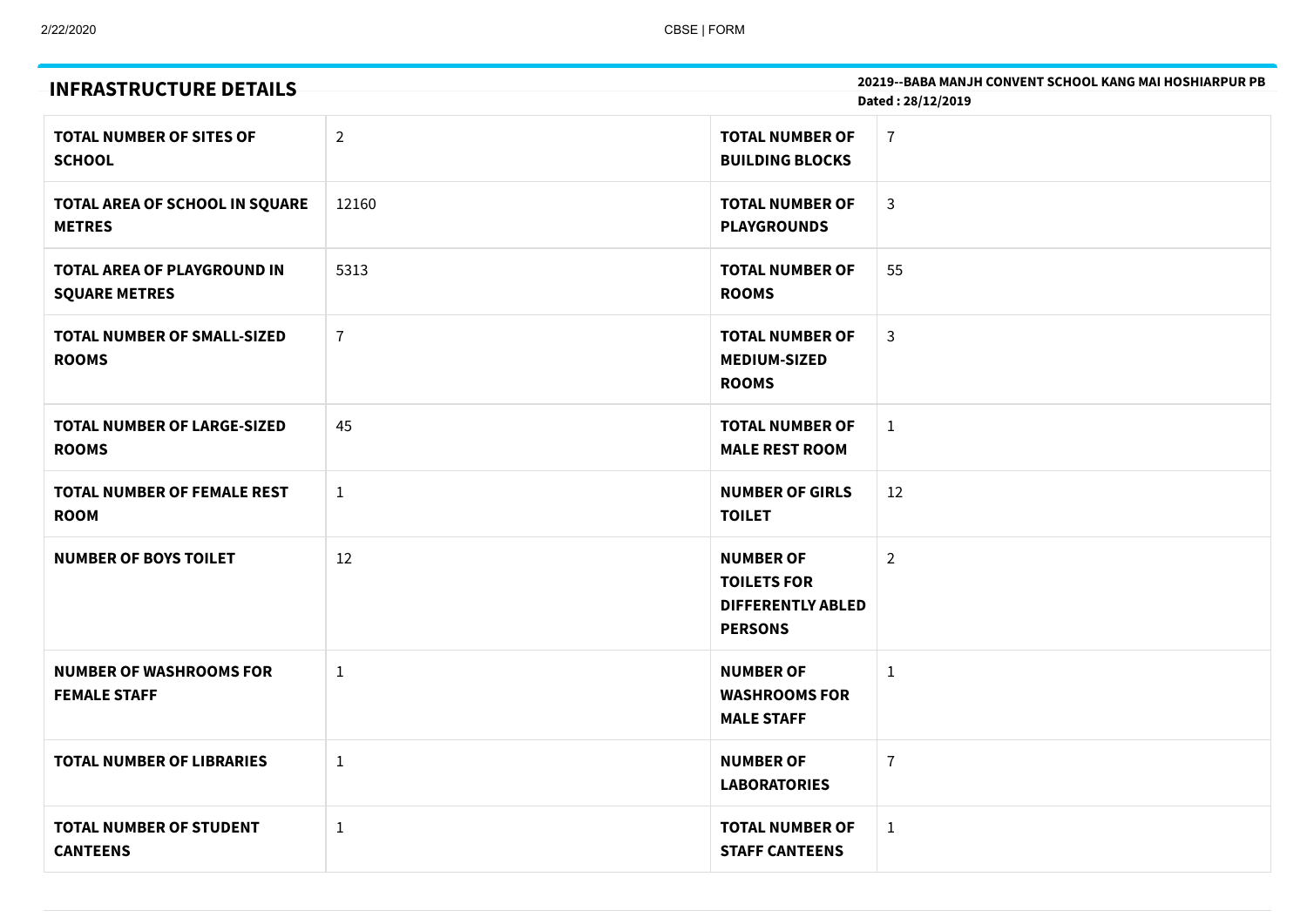| <b>NUMBER OF WATER PURIFIERS/ROS</b>                       | 5          | <b>NUMBER OF</b><br><b>AUDITORIUMS</b>                                               | $\mathbf{1}$   |
|------------------------------------------------------------|------------|--------------------------------------------------------------------------------------|----------------|
| <b>NUMBER OF LIFTS/ELEVATORS</b>                           | $\pmb{0}$  | <b>NUMBER OF DIGITAL</b><br><b>CLASSROOMS</b>                                        | $\overline{2}$ |
| DOES THE SCHOOL HAVE HOSTEL<br><b>FACILITY</b>             | <b>NO</b>  | <b>DOES THE SCHOOL</b><br><b>HAVE GUARDS</b><br><b>EMPLOYED FOR</b><br><b>SAFETY</b> | <b>YES</b>     |
| DOES THE SCHOOL HAVE FIRE<br><b>EXTINGUISHERS</b>          | <b>YES</b> | <b>DOES THE SCHOOL</b><br><b>HAVE SPRINKLERS</b>                                     | <b>YES</b>     |
| DOES THE SCHOOL HAVE CCTV<br><b>CAMERAS INSTALLED?</b>     | <b>YES</b> | <b>IS THE SCHOOL</b><br><b>EXAMINATION</b><br><b>CENTER OF CBSE?</b>                 | <b>NO</b>      |
| TOTAL NUMBER OF COMPUTERS IN<br><b>ALL COMPUTER LAB</b>    | 30         | <b>DOES THE SCHOOL</b><br><b>HAVE WEB SERVERS</b>                                    | <b>NO</b>      |
| <b>DOES THE SCHOOL HAVE A</b><br><b>BOUNDARY WALL?</b>     | <b>YES</b> | <b>IS YOUR SCHOOL</b><br><b>BARRIER FREE/ HAS</b><br><b>RAMPS?</b>                   | <b>YES</b>     |
| DOES THE SCHOOL HAVE CLINIC<br><b>FACILITY?</b>            | <b>YES</b> | <b>DOES THE SCHOOL</b><br><b>HAVE A STRONG</b><br>ROOM?                              | <b>YES</b>     |
| <b>DOES THE SCHOOL HAVE A</b><br><b>GYMNASIUM?</b>         | <b>NO</b>  | <b>IS YOUR SCHOOL</b><br><b>WI-FI ENABLED?</b>                                       | <b>YES</b>     |
| <b>PROVISION OF WEB BASED</b><br><b>LEARNING PROGRAMS?</b> | <b>YES</b> | <b>DOES THE SCHOOL</b><br><b>HAVE FIRE ALARMS?</b>                                   | <b>NO</b>      |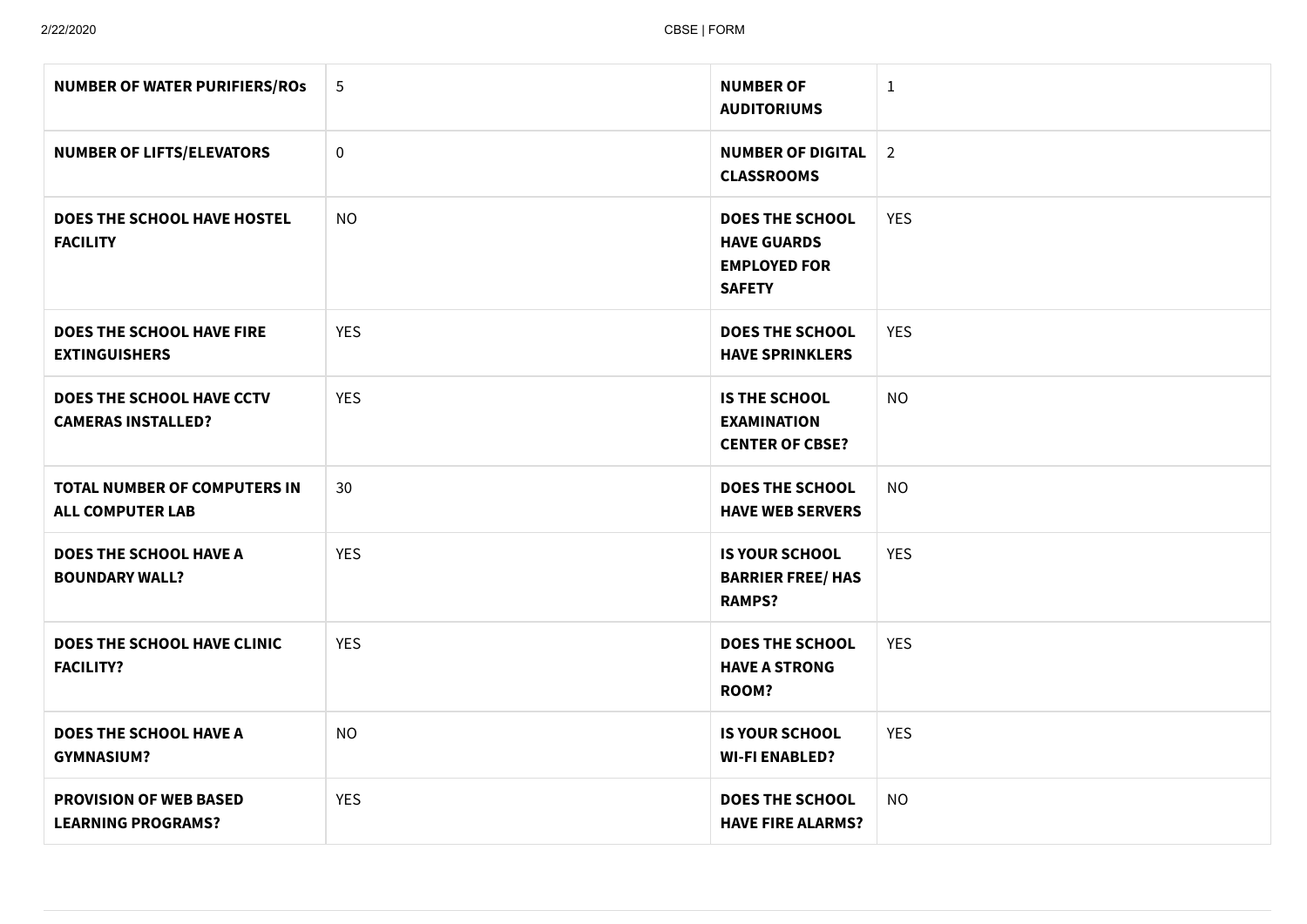| <b>DOES THE SCHOOL HAVE SPORTS</b><br><b>FACILITY?</b>                                                                                               | <b>YES</b>                                                                       | <b>DOES THE SCHOOL</b><br><b>HAVE INDOOR</b><br><b>GAMES FACILITY?</b>                                              | <b>NO</b>                                                                         |
|------------------------------------------------------------------------------------------------------------------------------------------------------|----------------------------------------------------------------------------------|---------------------------------------------------------------------------------------------------------------------|-----------------------------------------------------------------------------------|
| <b>DOES THE SCHOOL HAVE A</b><br><b>SWIMMING POOL?</b>                                                                                               | <b>NO</b>                                                                        | <b>DOES THE SCHOOL</b><br><b>HAVE DANCE/MUSIC</b><br><b>FACILITY?</b>                                               | <b>YES</b>                                                                        |
| <b>TOTAL NUMBER OF BUSES OWNED</b>                                                                                                                   | 4                                                                                | <b>TOTAL NUMBER OF</b><br><b>BUSES HIRED</b>                                                                        | 8                                                                                 |
| TOTAL NUMBER OF VANS/MATADORS                                                                                                                        | 12                                                                               | <b>TOTAL NUMBER OF</b><br><b>DRIVERS</b>                                                                            | 4                                                                                 |
| <b>NUMBER OF FEMALE ATTENDANTS</b><br><b>FOR BUS DUTY</b>                                                                                            | 4                                                                                | <b>NUMBER OF</b><br><b>ACTIVITY ROOMS</b>                                                                           | 4                                                                                 |
| <b>NAME OF TRANSPORT</b><br><b>COORDINATOR</b>                                                                                                       | MR PARMINDER SINGH                                                               | <b>TRANSPORT</b><br><b>COORDINATOR</b><br><b>CONTACT</b>                                                            | 9463739794                                                                        |
| <b>BUILDING SAFETY CERTIFICATE</b>                                                                                                                   | <b>VIEW (PdfHandler.aspx?</b><br>FileName=G:\cbse\2018\oasis\building\20219.PDF) | <b>TRANSPORT SAFETY</b><br><b>CERTIFICATE</b>                                                                       | <b>VIEW (PdfHandler.aspx?</b><br>FileName=G:\cbse\2018\oasis\transport\04776.PDF) |
| ARE THE HEALTH AND HYGIENE,<br>TOILETS ON ALL FLOORS, SEPARATE<br>TOILETS FOR STAFF, RAMPS,<br>SIGNBOARDS, ETC. BEING<br><b>MAINTAINED PROPERLY?</b> | <b>YES</b>                                                                       | <b>IS THE SCHOOL</b><br><b>INFRASTRUCTURE</b><br><b>BEING USED FOR</b><br><b>ANY COMMERCIAL</b><br><b>ACTIVITY?</b> | <b>NO</b>                                                                         |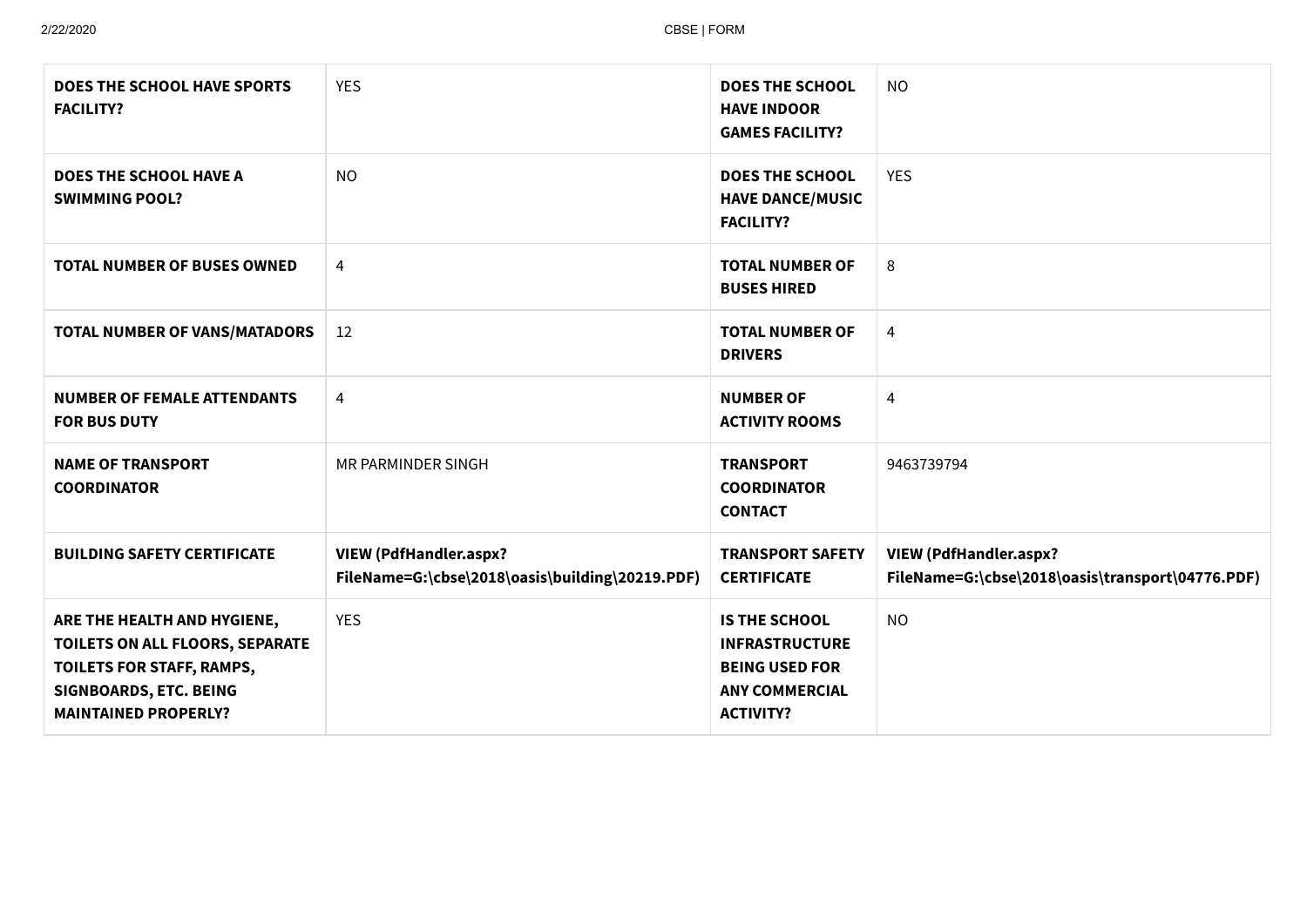| <b>LOCATION DETAILS</b>          |                     | <b>20219--BABA MANJH CONVENT SCHOOL KANG MAI HOSHIARPUR PB</b><br>Dated: 14/09/2019 |                |
|----------------------------------|---------------------|-------------------------------------------------------------------------------------|----------------|
| <b>NEAREST NATIONALISED BANK</b> | STATE BANK OF INDIA | DISTANCE OF BANK FROM SCHOOL IN KM                                                  | $\overline{2}$ |
| <b>NEAREST BUS STATION</b>       | HARIANA             | DISTANCE OF BUS TERMINAL FROM SCHOOL IN KM                                          | $\overline{2}$ |
| <b>NEAREST RAILWAY STATION</b>   | <b>HOSHIARPUR</b>   | DISTANCE OF RAILWAY STATION FROM SCHOOL IN KM                                       | 16             |
| <b>NEAREST AIRPORT</b>           | AMRITSAR            | DISTANCE OF AIRPORT FROM SCHOOL IN KM                                               | 50             |
| <b>NEAREST HOSPITAL</b>          | <b>BHUNGA</b>       | DISTANCE OF HOSPITAL FROM SCHOOL IN KM                                              | 04             |
| <b>NEAREST POLICE STATION</b>    | HARIANA             | DISTANCE OF POLICE STATION FROM SCHOOL IN KM                                        | 2              |
| <b>NEAREST METRO STATION</b>     |                     | DISTANCE OF METRO FROM SCHOOL IN KM                                                 |                |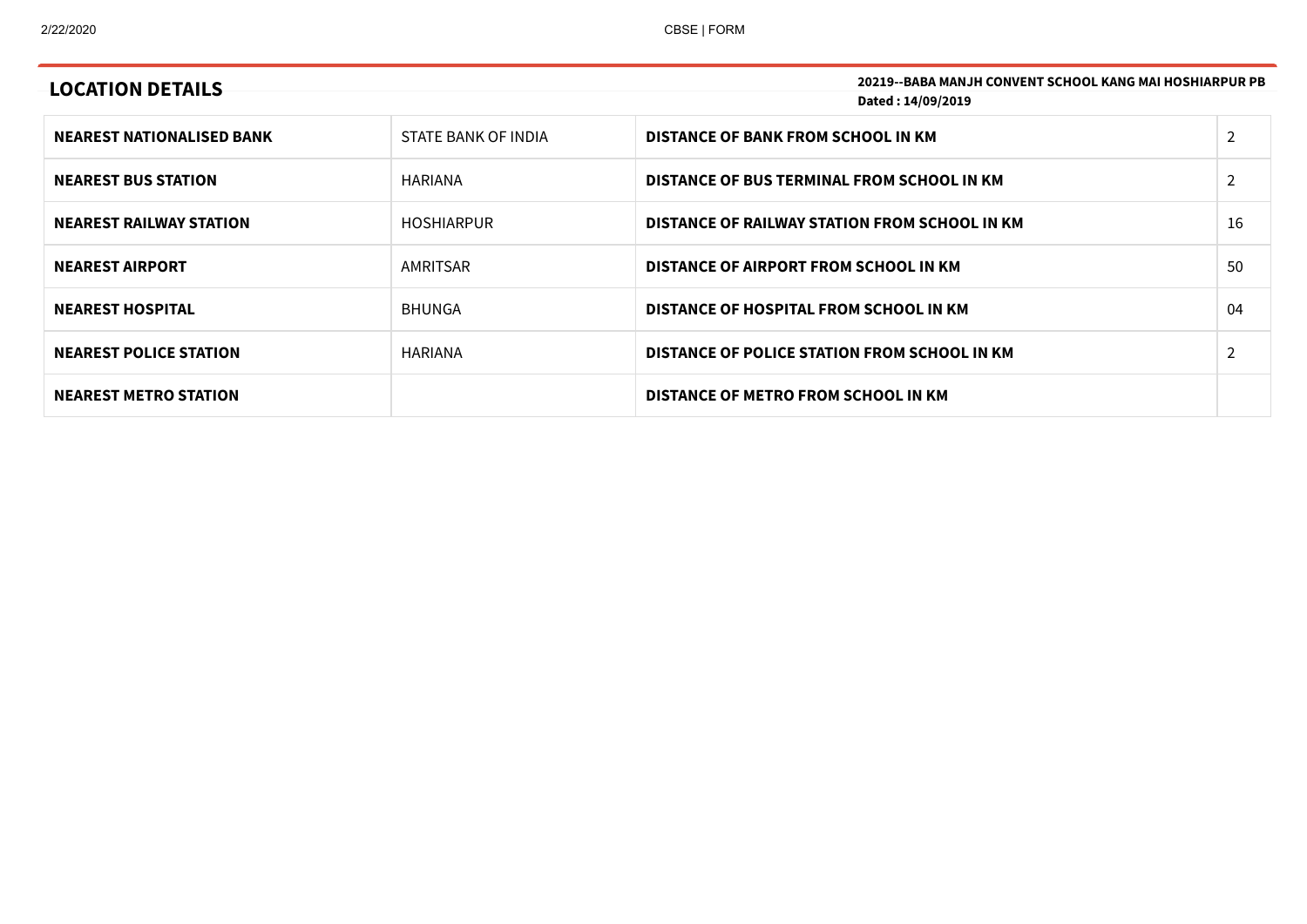| <b>CONTRIBUTION TOWARDS ENVIRONMENT PROTECTION</b>                                                                              | <b>20219--BABA MANJH CONVENT SCHOOL KANG MAI HOSHIARPUR PB</b> |                                                                                                                             |            |
|---------------------------------------------------------------------------------------------------------------------------------|----------------------------------------------------------------|-----------------------------------------------------------------------------------------------------------------------------|------------|
|                                                                                                                                 |                                                                | Dated: 01/08/2019                                                                                                           |            |
| WHETHER RAIN WATER HARVESTING HAS BEEN DONE IN THE CAMPUS?                                                                      | NO.                                                            | WHETHER ROOF WATER HARVESTING IS BEING UNDERTAKEN BY THE<br><b>SCHOOL?</b>                                                  | <b>NO</b>  |
| WHETHER HARVESTED WATER IS RECYCLED FOR GARDENING, ETC?                                                                         | <b>YES</b>                                                     | WHETHER SCHOOL ENSURES MAINTENANCE OF ALL WATER<br><b>FAUCETS/PIPES ETC TO PREVENT ANY LEAKAGES?</b>                        | <b>YES</b> |
| WHETHER SEGREGATION OF WASTE IS DONE AT SOURCE?                                                                                 | <b>YES</b>                                                     | <b>WHETHER ORGANIC WASTE IS BEING RECYCLED?</b>                                                                             | <b>YES</b> |
| <b>WHETHER WASTE PAPER IS RECYCLED?</b>                                                                                         | <b>YES</b>                                                     | WHETHER SCHOOL IS MAKING EFFORTS TO REDUCE USE OF PAPER BY<br><b>ADOPTING IT SOLUTIONS?</b>                                 | <b>YES</b> |
| WHETHER THERE IS PROPER DISPOSAL OF SOLID WASTE?                                                                                | <b>YES</b>                                                     | WHETHER THERE IS A SYSTEM FOR DISPOSAL OF ELECTRONIC WASTE?                                                                 | NO.        |
| WHETHER SCHOOL IS USING ENERGY SAVING AND ENERGY EFFICIENT<br><b>ELECTRICAL EQUIPMENT?</b>                                      | <b>YES</b>                                                     | WHETHER PLANTATION/GARDENING HAS BEEN DONE IN AND AROUND<br><b>CAMPUS?</b>                                                  | <b>YES</b> |
| WHETHER DRIP IRRIGATION IS THE ONLY MEANS OF WATERING THE GARDEN?                                                               | NO                                                             | <b>WHETHER SCHOOL IS USING SOLAR ENERGY?</b>                                                                                | <b>YES</b> |
| WHETHER WASTE WATER FROM RO PLANT FOR DRINKING WATER IS BEING<br><b>HARVESTED/RECYCLED?</b>                                     | <b>YES</b>                                                     | WHETHER SCHOOL IS PROMOTING AWARENESS AMONGST CHILDREN AND<br><b>PARENTS ON ENVIRONMENTAL CONSERVATION AND CLEANLINESS?</b> | <b>YES</b> |
| WHETHER CHILDREN ARE BEING TAUGHT HOW TO AUDIT THE USE OF WATER<br>AND WHETHER THEY ARE BEING ENCOURAGED TO TAKE IT UP AT HOME? | <b>YES</b>                                                     | <b>WHETHER CHILDREN ARE TAKING UP WATER AUDITING AT SCHOOL?</b>                                                             | <b>YES</b> |
| WHETHER ENVIRONMENTAL LITERACY IS PROMOTED THROUGH INTEGRATION<br><b>IN ACADEMICS?</b>                                          | <b>YES</b>                                                     | WHETHER TREES HAVE BEEN PLANTED BY STUDENTS, IN SCHOOL AT<br>HOME/IN NEIGHBOURHOOD IN THE CURRENT ACADEMIC YEAR?            | <b>YES</b> |
| WHETHER CONSERVATION OF ENVIRONMENT IS PROMOTED?                                                                                |                                                                | <b>TOTAL TREES PLANTED? (BY STUDENTS AND TEACHERS)</b>                                                                      |            |
| TOTAL AMOUNT OF WATER CONSERVED (IN LITRES)? (BY STUDENTS AND<br><b>TEACHERS)</b>                                               |                                                                | <b>TARGET DATE FOR STOPPING USE OF POLYTHENE</b>                                                                            |            |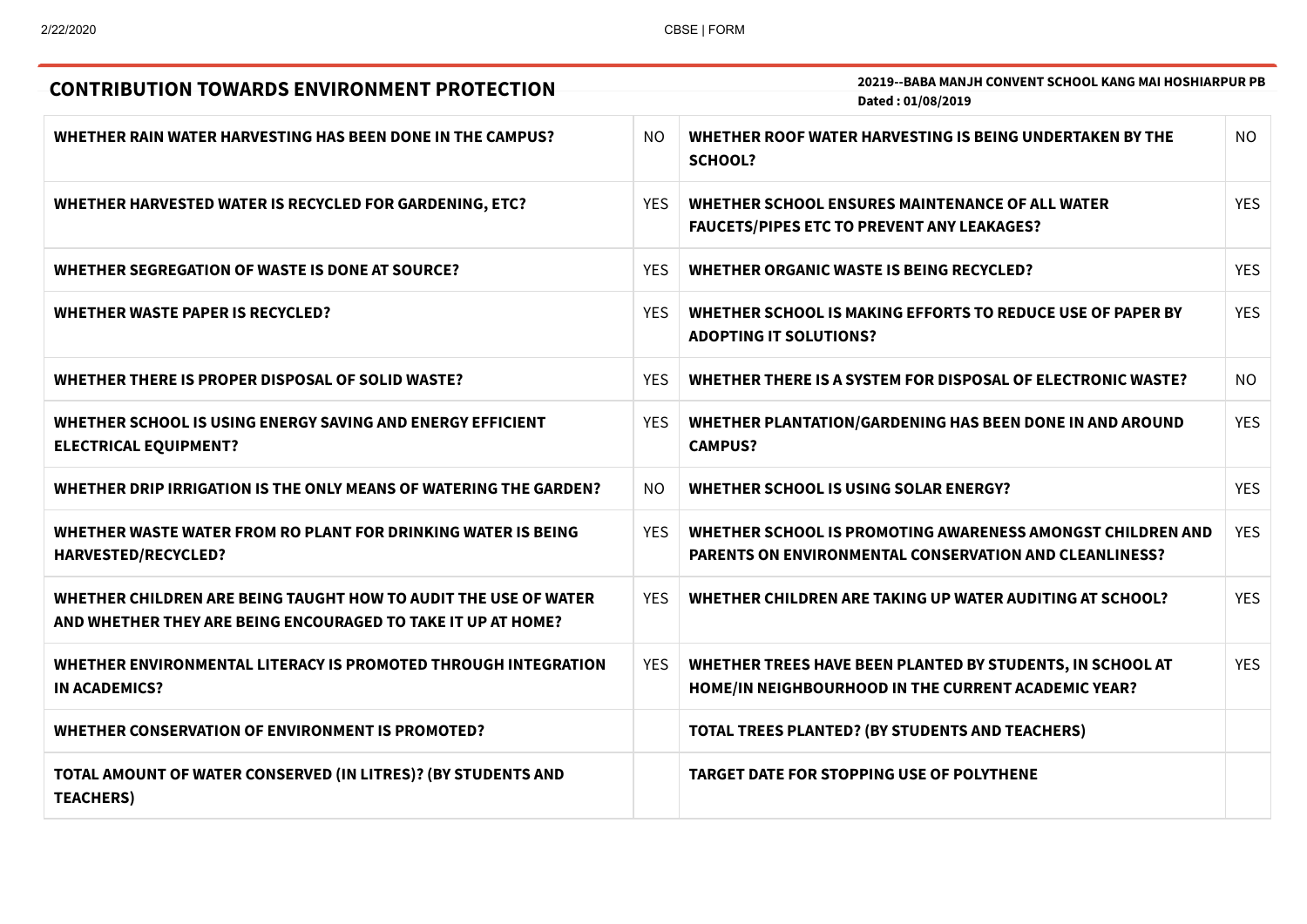| <b>OTHER VITAL INFORMATION</b>                                                     |                            | 20219--BABA MANJH CONVENT SCHOOL KANG MAI HOSHIARPUR PB<br>Dated: 14/09/2019     |                            |  |
|------------------------------------------------------------------------------------|----------------------------|----------------------------------------------------------------------------------|----------------------------|--|
| <b>10th BOARD PASS PERCENTAGE</b><br>(2014/2015/2016)                              | 100/100/100                | <b>12th BOARD PASS</b><br><b>PERCENTAGE</b><br>(2014/2015/2016)                  | 100/95/90                  |  |
| <b>NAME OF WELLNESS/ACTIVITY</b><br><b>TEACHER</b>                                 | <b>YES</b>                 | <b>NAME OF</b><br><b>GRIEVANCE/COMPLAINT</b><br><b>REDRESSAL OFFICER</b>         | <b>JAGMEET KAUR</b>        |  |
| <b>CONTACT NUMBER OF</b><br><b>GRIEVANCE/COMPLAINT</b><br><b>REDRESSAL OFFICER</b> | 9855964452                 | <b>EMAIL ID OF</b><br><b>GRIEVANCE/COMPLAINT</b><br><b>REDRESSAL OFFICER</b>     | bmcskangmai@rediffmail.com |  |
| <b>NAME OF HEAD OF SEXUAL</b><br><b>HARASSMENT COMMITTEE</b>                       | <b>JAGMEET KAUR</b>        | <b>CONTACT NUMBER OF</b><br><b>HEAD OF SEXUAL</b><br><b>HARASSMENT COMMITTEE</b> | 9915279406                 |  |
| <b>EMAIL ID OF HEAD OF SEXUAL</b><br><b>HARASSMENT COMMITTEE</b>                   | bmcskangmai@rediffmail.com | <b>NAME OF CONTACT</b><br><b>PERSON IN CASE OF</b><br><b>EMERGENCY</b>           | <b>JASBIR SINGH</b>        |  |
| <b>CONTACT NUMBER OF CONTACT</b><br>PERSON IN CASE OF<br><b>EMERGENCY</b>          | 9915279406                 | <b>EMAIL ID OF CONTACT</b><br><b>PERSON IN CASE OF</b><br><b>EMERGENCY</b>       | jasbir665091@yahoo.in      |  |
| TOTAL NUMBER OF DOCTORS IN<br><b>SCHOOL CLINIC</b>                                 | $\mathbf{1}$               | <b>TOTAL NUMBER OF</b><br><b>NURSES IN SCHOOL</b><br><b>CLINIC</b>               | $\pmb{0}$                  |  |
| <b>TOTAL NUMBER OF BEDS IN</b><br><b>SCHOOL CLINIC</b>                             | 0                          | <b>LEVEL OF INVOLVEMENT</b><br>OF SCHOOL IN CBSE<br><b>ACTIVITIES</b>            | <b>ACTIVE</b>              |  |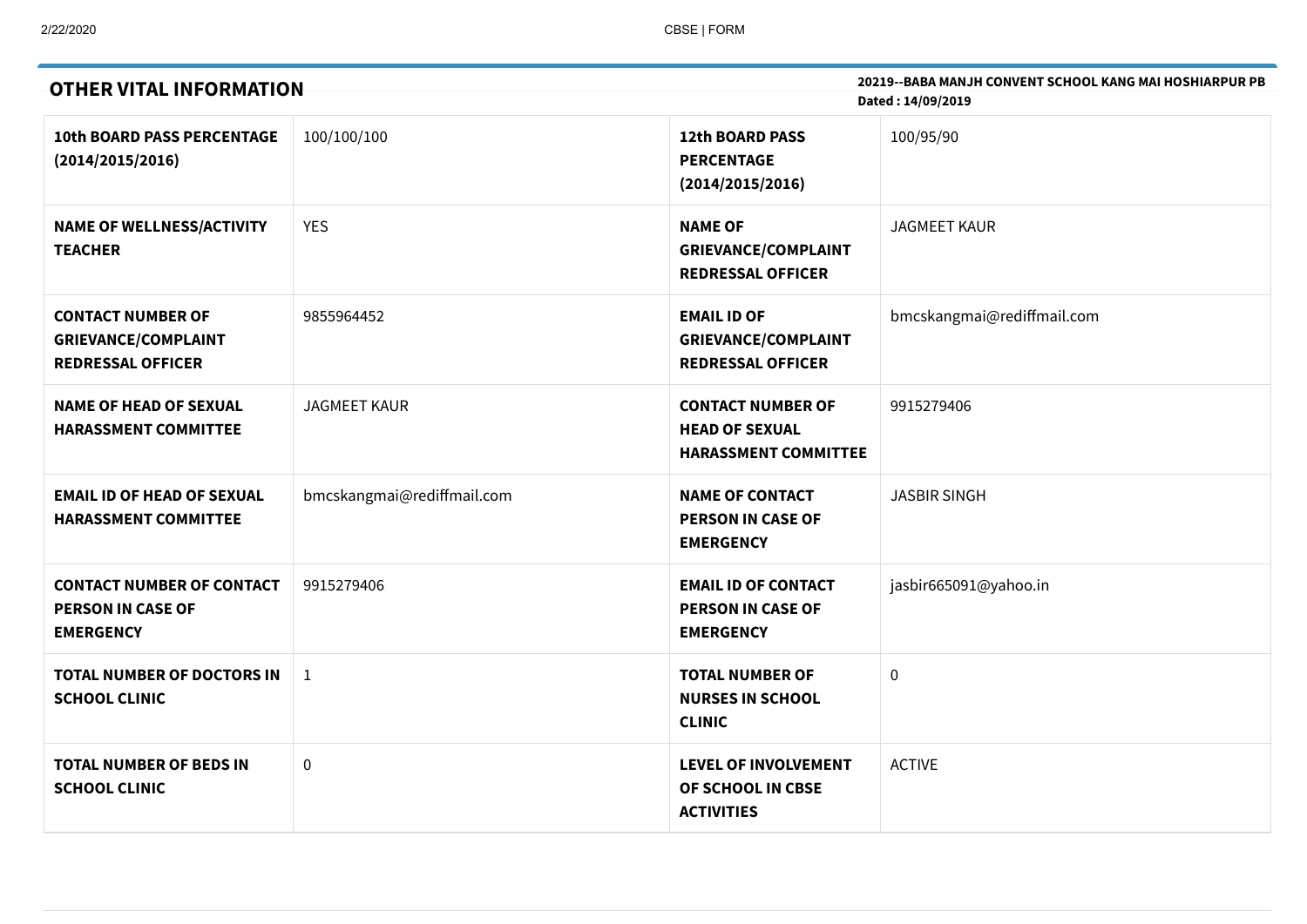| <b>DO THE TEACHERS GET PROPER</b><br><b>GRADE LIKE PGT/TGT AS PER</b><br>THE CLASSES THEY ARE<br><b>ENTITLED TO TEACH?</b> | <b>YES</b>                                                                      | <b>DO THE TEACHERS AND</b><br><b>STAFF GET THEIR SALARY</b><br><b>WITHIN FIRST WEEK OF</b><br><b>THE MONTH?</b> | <b>YES</b>                                                                       |  |
|----------------------------------------------------------------------------------------------------------------------------|---------------------------------------------------------------------------------|-----------------------------------------------------------------------------------------------------------------|----------------------------------------------------------------------------------|--|
| <b>DOES THE SCHOOL HAVE EPF</b><br><b>FACILITY FOR STAFF</b>                                                               | <b>YES</b>                                                                      | <b>EPF REGISTRATION</b><br><b>NUMBER</b>                                                                        | LDJAL/20933                                                                      |  |
| <b>MODE OF SALARY PAYMENT</b>                                                                                              | cheque, bankpayment                                                             | <b>NAME OF BANK WITH</b><br><b>SALARY ACCOUNT</b>                                                               | <b>HDFC BANK</b>                                                                 |  |
| ARE THE SCHOOL ACCOUNTS<br><b>AUDITED REGULARLY?</b>                                                                       | <b>YES</b>                                                                      | <b>PARENT TEACHERS</b><br><b>ASSOCIATION AS PER</b><br><b>NORMS</b>                                             | <b>YES</b>                                                                       |  |
| <b>ACADEMIC SESSION</b>                                                                                                    | <b>APRIL TO MARCH</b>                                                           | <b>VACATION PERIOD</b>                                                                                          | <b>JUNE TO JULY</b>                                                              |  |
| <b>AUDITED BALANCE SHEET OF</b><br><b>SCHOOL</b>                                                                           | <b>VIEW (PdfHandler.aspx?</b><br>FileName=G:\cbse\2018\oasis\balance\20219.pdf) | <b>STAFF STATEMENT OF</b><br><b>SCHOOL</b>                                                                      | <b>VIEW (PdfHandler.aspx?</b><br>FileName=G:\cbse\2018\oasis\staff\20219.pdf)    |  |
| <b>INCOME AND EXPENDITURE</b><br><b>STATEMENT</b>                                                                          | <b>VIEW (PdfHandler.aspx?</b><br>FileName=G:\cbse\2018\oasis\income\20219.pdf)  | <b>ACADEMIC CALENDAR OF</b><br><b>SCHOOL</b>                                                                    | <b>VIEW (PdfHandler.aspx?</b><br>FileName=G:\cbse\2018\oasis\academic\20219.pdf) |  |
|                                                                                                                            | <b>BEST PRACTICES OF SCHOOL</b>                                                 |                                                                                                                 |                                                                                  |  |
| BABA MANJH CONVENT SCHOOL                                                                                                  |                                                                                 |                                                                                                                 |                                                                                  |  |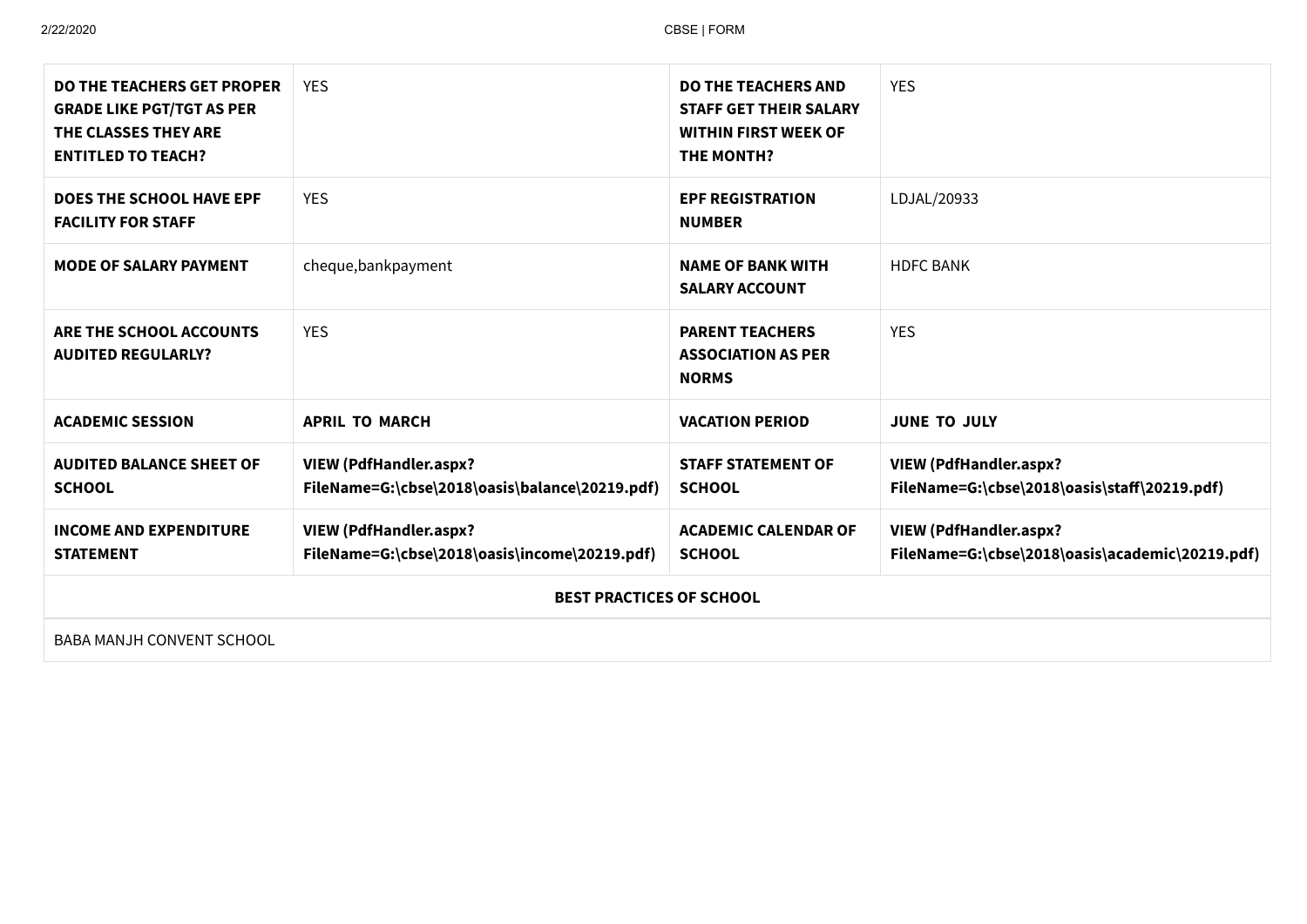| MANDATORY ART EDUCATION FROM CLASS 1 TO 10 -TWO PERIOD A DAY                  | WHETHER SELECTION OF TEXTBOOKS FOR ALL GRADES ARE AS PER<br>NORMS ((SECTION-2.4.7 (A) OF AFFILIATION BYE-LAWS)<br>(http://cbseaff.nic.in/cbse_aff/attachment/onlineservices/affiliation-<br>Bye-Laws.pdf))? |
|-------------------------------------------------------------------------------|-------------------------------------------------------------------------------------------------------------------------------------------------------------------------------------------------------------|
| WHETHER LIST OF PRESCRIBED BOOKS ARE PUBLISHED ON SCHOOL WEBSITE WITH         | WHETHER INFORMATION AS PER PARA (2.4.9 OF AFFILIATION BYE-                                                                                                                                                  |
| <b>WRITTEN DECLARATION AS PER (SECTION-2.4.7 (B) OF AFFILIATION BYE-LAWS)</b> | LAWS)                                                                                                                                                                                                       |
| (http://cbseaff.nic.in/cbse_aff/attachment/onlineservices/affiliation-Bye-    | (http://cbseaff.nic.in/cbse_aff/attachment/onlineservices/affiliation-                                                                                                                                      |
| Laws.pdf)?                                                                    | Bye-Laws.pdf) PUBLISHED ON THE SCHOOL WEBSITE ?                                                                                                                                                             |
| WHETHER ALL GUIDELINES RELATED TO POCSO ACT COMPLIED WITH AS PER              | WHETHER ANNUAL REPORT CONTAINS INFORMATION AS PER                                                                                                                                                           |
| (SECTION-14.25 OF AFFILIATION BYE-LAWS)                                       | (SECTION-14.5 OF AFFILIATION BYE-LAWS)                                                                                                                                                                      |
| (http://cbseaff.nic.in/cbse_aff/attachment/onlineservices/affiliation-Bye-    | (http://cbseaff.nic.in/cbse_aff/attachment/onlineservices/affiliation-                                                                                                                                      |
| Laws.pdf)?                                                                    | Bye-Laws.pdf)?                                                                                                                                                                                              |
| WHETHER DISABLED STUDENTS FACILITATED AS PER (SECTION-14.15 OF                | WHETHER IN-SERVICE TRAINING ORGANISED AS PER (SECTION-16 OF                                                                                                                                                 |
| <b>AFFILIATION BYE-LAWS)</b>                                                  | <b>AFFILIATION BYE-LAWS)</b>                                                                                                                                                                                |
| (http://cbseaff.nic.in/cbse_aff/attachment/onlineservices/affiliation-Bye-    | (http://cbseaff.nic.in/cbse_aff/attachment/onlineservices/affiliation-                                                                                                                                      |
| Laws.pdf)?                                                                    | Bye-Laws.pdf)?                                                                                                                                                                                              |
| WHETHER ANNUAL HEALTH CHECK-UP OF STUDENTS DONE AND THEIR RECORDS             | NUMBER OF TEACHERS IN SCHOOL WHO DOWNLOADED CBSE SHIKSHA                                                                                                                                                    |
| <b>MAINTAINED?</b>                                                            | <b>VANI</b>                                                                                                                                                                                                 |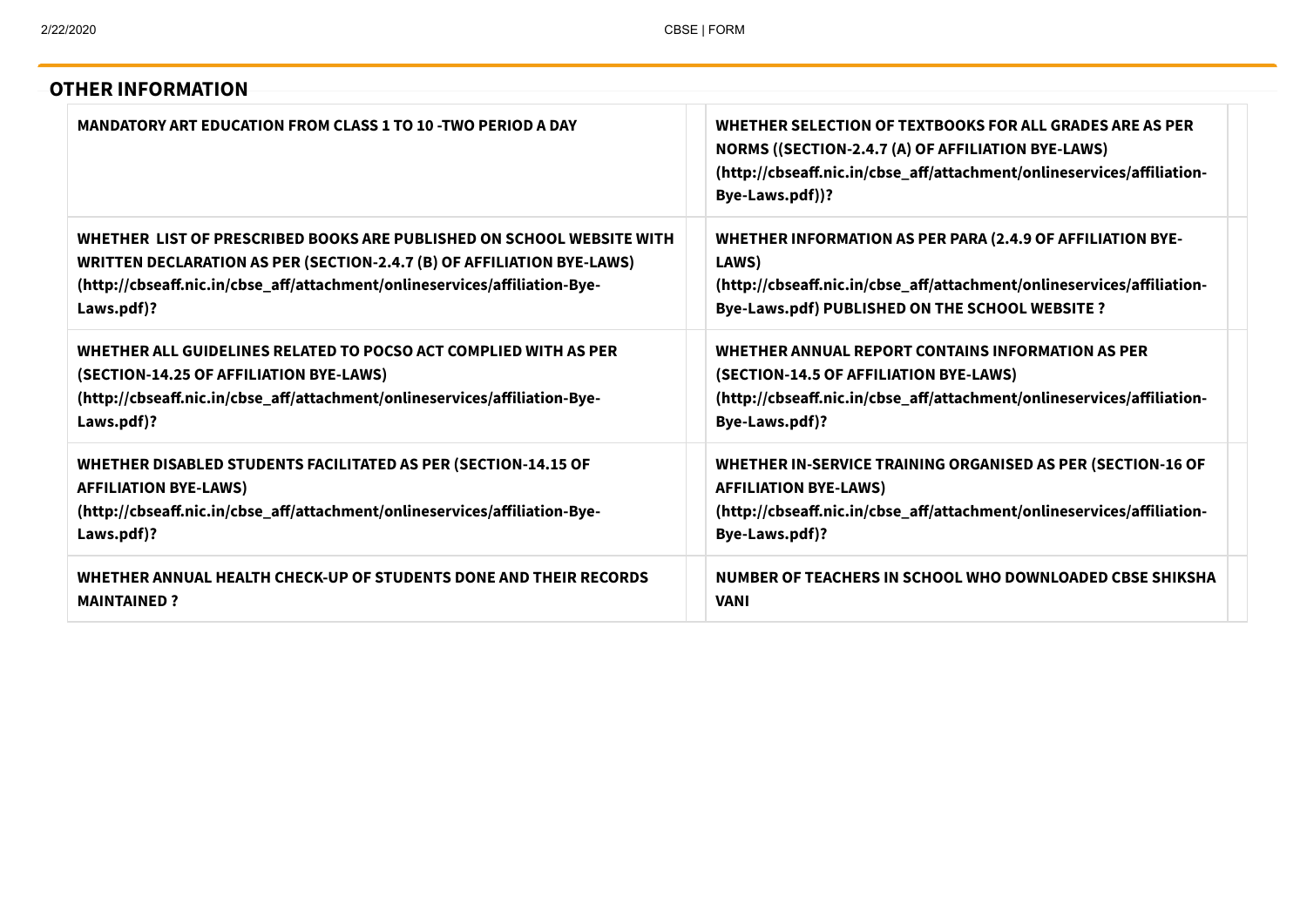# **PEDAGOGICAL PLAN**

| ADOPTION OF EXPERIENTIAL LEARNING PEDAGOGY -IN WHICH GRADES                                               | WHETHER ANNUAL PEDAGOGICAL PLANS PREPARED,<br><b>SUBMITTED AND IMPLEMENTATED ?</b> |
|-----------------------------------------------------------------------------------------------------------|------------------------------------------------------------------------------------|
| NUMBER OF TEACHERS TRAINED ON THE ANNUAL THEME OF CBSE - EXPERIMENTAL<br>LEARNING AND INNOVATIVE PEDAGOGY |                                                                                    |

# **FEE STRUCTURE OF SCHOOL**

**20219--BABA MANJH CONVENT SCHOOL KANG MAI HOSHIARPUR PB Dated : 14/09/2019**

| <b>CLASS</b><br><b>ADMISSION FEE</b><br>(in Rupees)<br>(in Rupees) |       | <b>TUITION FEE</b> | <b>YEARLY DEVELOPMENT CHARGES</b><br>(in Rupees) | ANNUAL/MONTHLY OTHER CHARGES FOR OTHER FACILITIES<br>(in Rupees) |  |  |
|--------------------------------------------------------------------|-------|--------------------|--------------------------------------------------|------------------------------------------------------------------|--|--|
| 6000<br>1500<br><b>PRIMARY</b>                                     |       | 5500               | 0                                                |                                                                  |  |  |
| 6000<br><b>MIDDLE</b><br>1700<br>6000<br>2500<br><b>SECONDARY</b>  |       | 5500<br>0          |                                                  |                                                                  |  |  |
|                                                                    |       | 8000               | 0                                                |                                                                  |  |  |
| <b>SENIOR SECONDARY</b>                                            | 13000 | 3200               | 9000                                             | 0                                                                |  |  |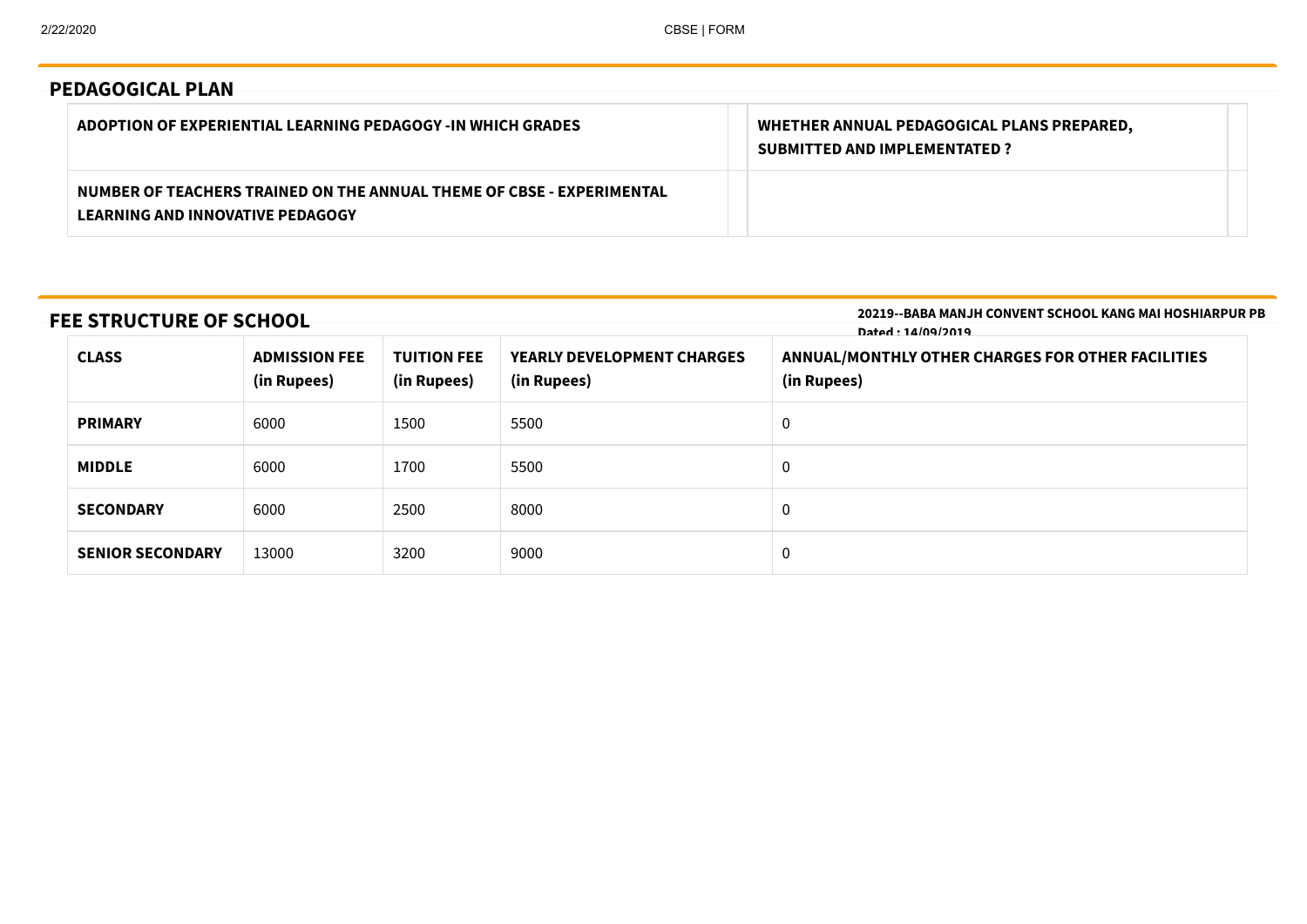# **PHOTO OF SCHOOL**

**SCHOOL PHOTOS**

**GEO-TAGGED PHOTO**



#### **PLAYGROUND PHOTO**



**20219--BABA MANJH CONVENT SCHOOL KANG MAI HOSHIARPUR PB Dated :**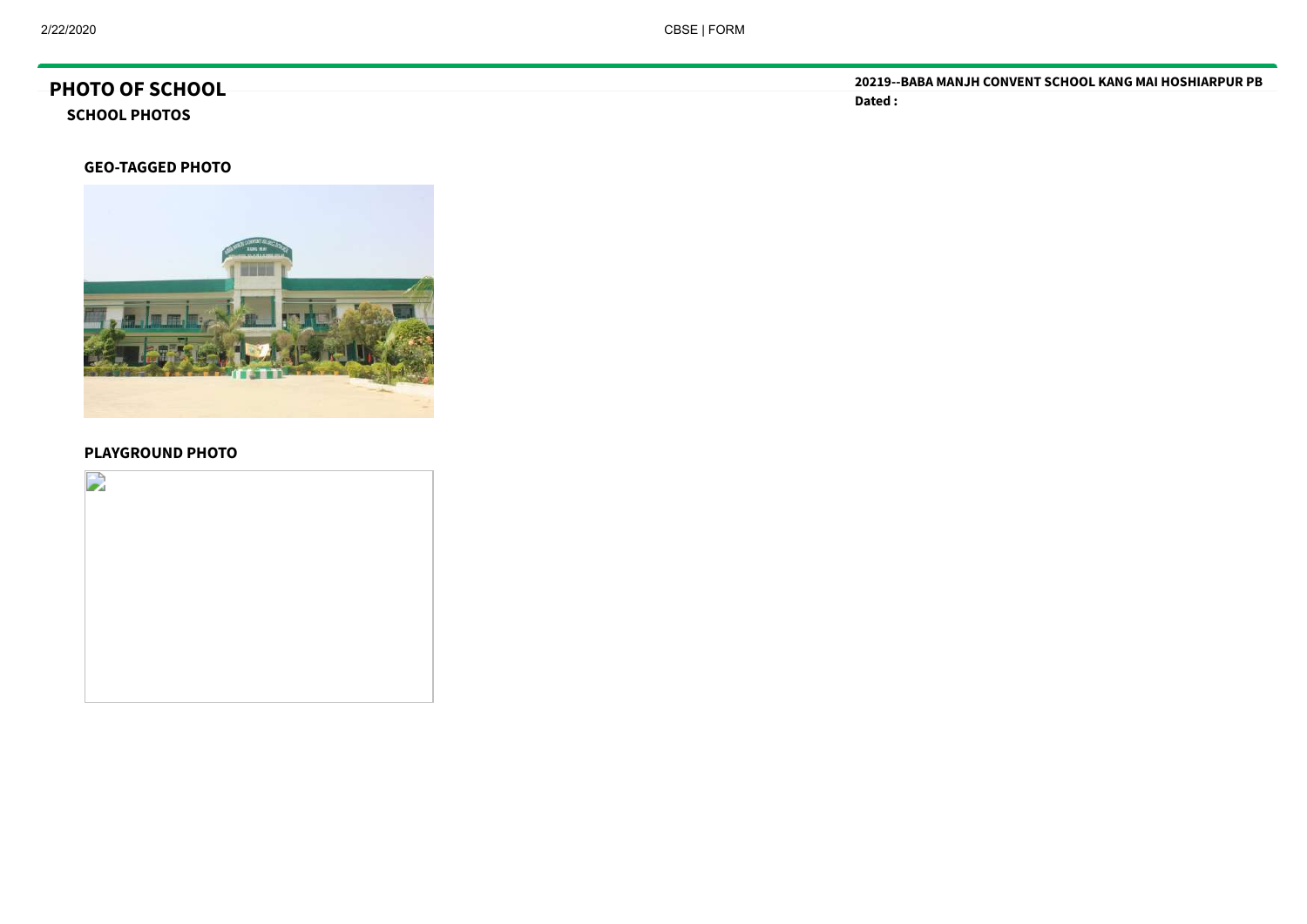#### **LIBRARY PHOTO**



### **SCIENCE LAB PHOTO**



#### **PHYSICS LAB PHOTO**

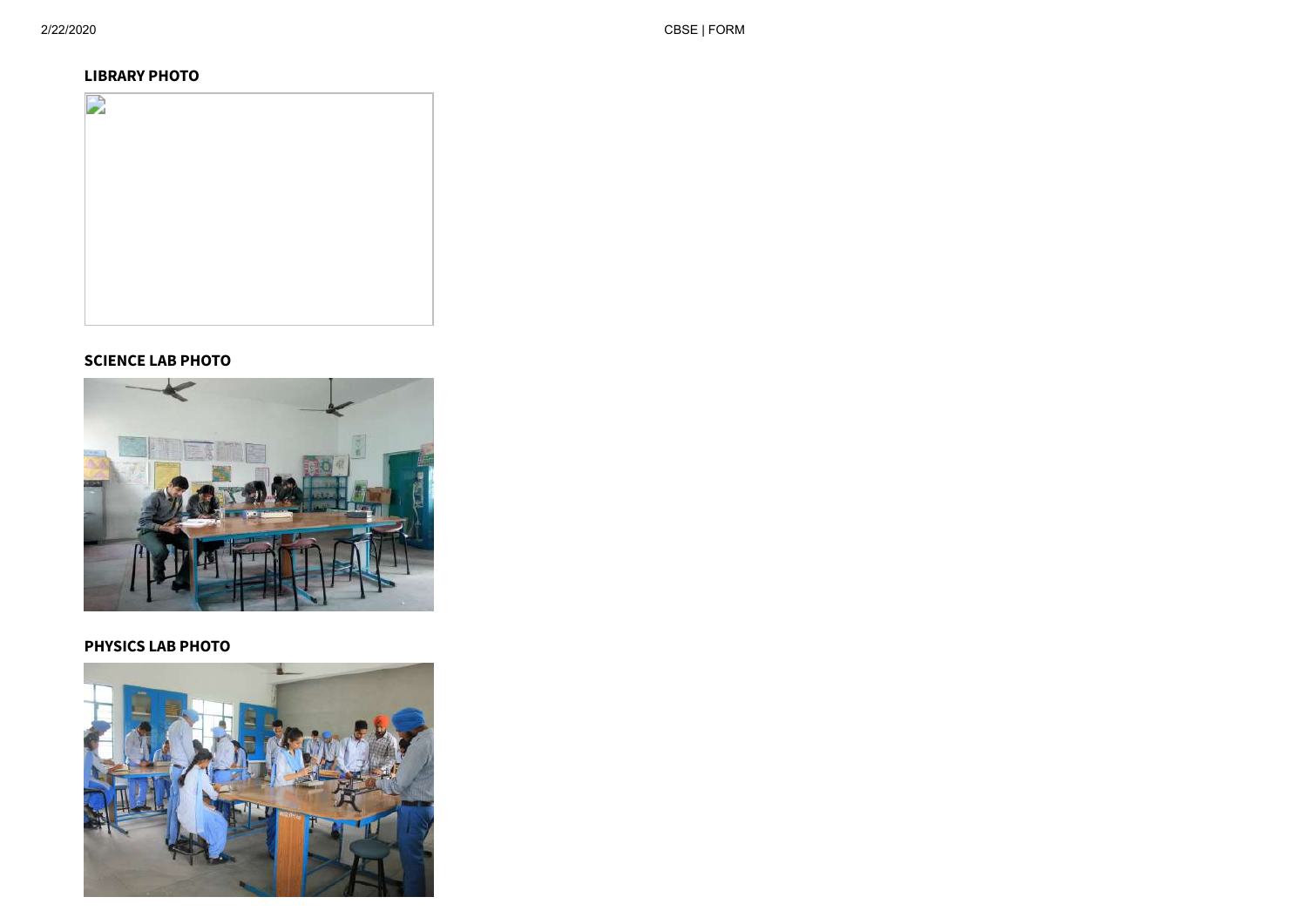### **CHEMISTRY LAB PHOTO**



#### **BIOLOGY LAB PHOTO**



#### **TOILET PHOTO**

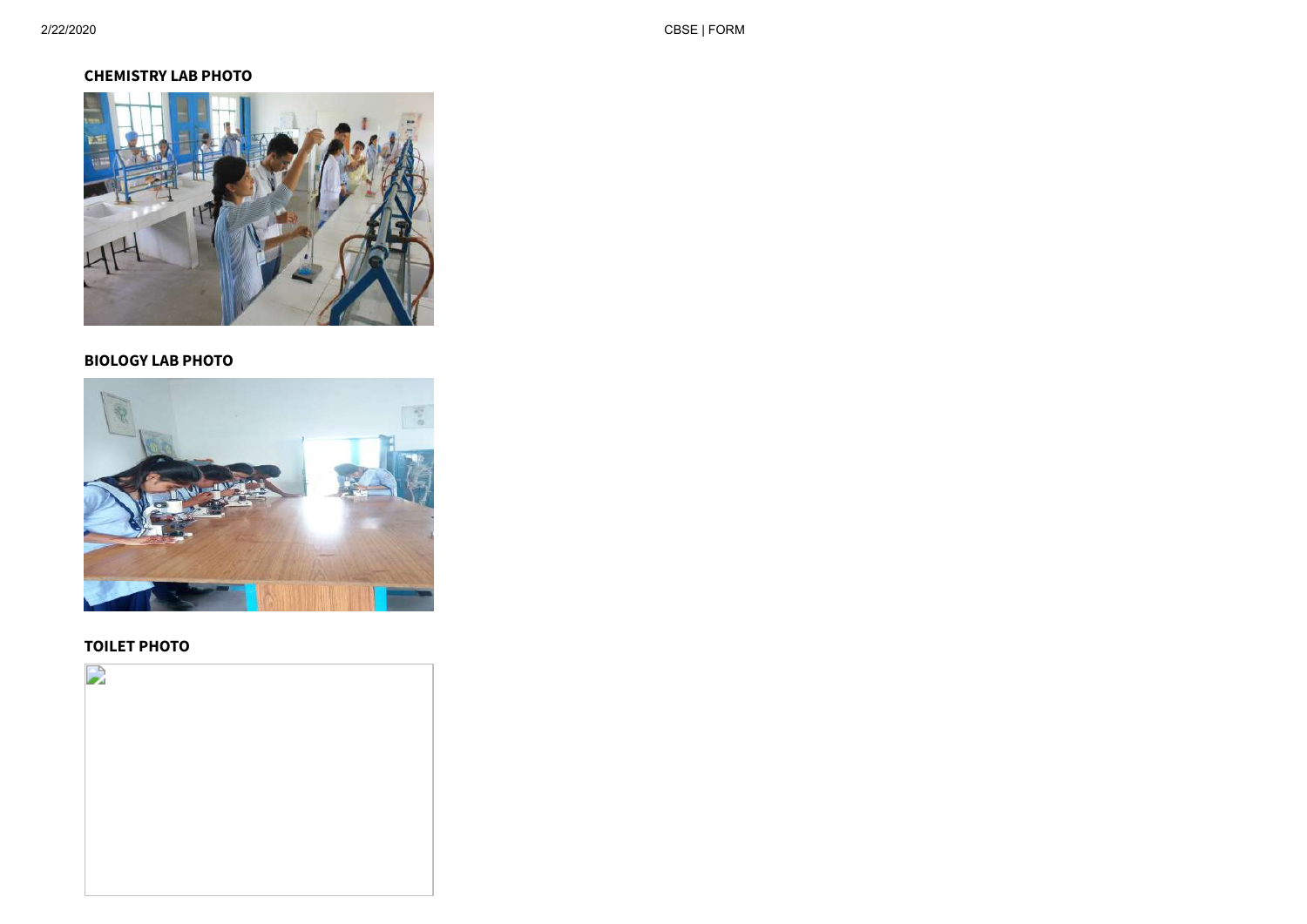| <b>ADDITIONAL INFORMATION</b><br><b>U-DISE CODE</b> | <b>20219--BABA MANJH CONVENT SCHOOL KANG MAI HOSHIARPUR PB</b><br>Dated: 28/09/2019<br>03050115804 |
|-----------------------------------------------------|----------------------------------------------------------------------------------------------------|
| <b>SCHOOL LOCATED IN RURAL OR URBAN AREA</b>        | <b>RURAL</b>                                                                                       |
| <b>HABITATION NAME/MOHALLA</b>                      | <b>KANG MAI</b>                                                                                    |
| VILLAGE NAME (FOR RURAL)/WARD NUMBER (FOR URBAN)    | <b>KANG MAI</b>                                                                                    |
| <b>VILLAGE PANCHAYAT NAME (FOR RURAL)</b>           | <b>KANG MAI</b>                                                                                    |
| <b>PIN CODE</b>                                     | 144208                                                                                             |
| <b>CLUSTER RESOURCE CENTER NAME</b>                 | <b>BHUNGA</b>                                                                                      |
| CD BLOCK MANDAL/TALUKA NAME                         | <b>BHUNGA</b>                                                                                      |
| EDUCATIONAL ZONE/MANDAL/TALUKA NAME                 | <b>BHUNGA</b>                                                                                      |
| <b>ASSEMBLY CONSTITUENCY</b>                        | <b>SHAM CHAURASI</b>                                                                               |
| <b>MUNICIPALITY</b>                                 |                                                                                                    |
| IS THIS SCHOOL APPROACHABLE BY ALL WEATHER ROAD     | <b>YES</b>                                                                                         |
| IS THIS A SPECIAL SCHOOL FOR CWSN                   | <b>NO</b>                                                                                          |
| IS THIS A SHIFT SCHOOL                              | <b>NO</b>                                                                                          |
| IS THIS A RESIDENTIAL SCHOOL                        | <b>NO</b>                                                                                          |
| <b>TYPE OF RESIDENTIAL SCHOOL</b>                   | <b>PRIVATE</b>                                                                                     |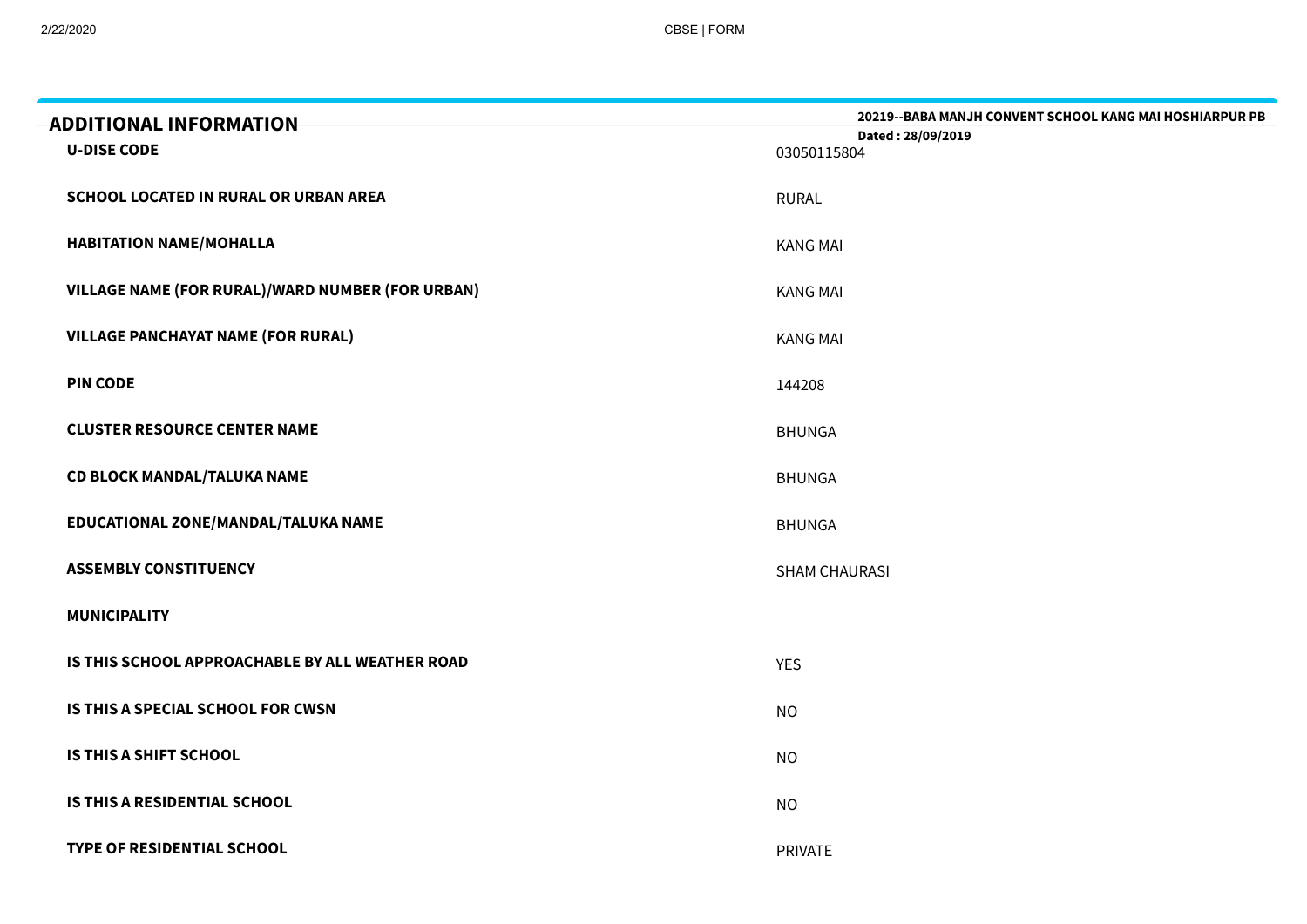| IS THIS A RELIGIOUS MINORITY SCHOOL                               | NO. |
|-------------------------------------------------------------------|-----|
| <b>TYPE OF RELIGIOUS MINORITY SCHOOL</b>                          |     |
| NUMBER OF ACADEMIC INSPECTIONS DURING LAST ACADEMIC YEAR          | 0   |
| NUMBER OF VISITS BY CRC COORDINATOR DURING LAST ACADEMIC YEAR     | 0   |
| NUMBER OF VISITS BY BLOCK LEVEL OFFICER DURING LAST ACADEMIC YEAR |     |

| SCHOOL PARTICULARS FOR ELEMENTARY SCHOOLS ONLY                           | <b>20219--BABA MANJH CONVENT SCHOOL KANG MAI HOSHIARPUR PB</b> |
|--------------------------------------------------------------------------|----------------------------------------------------------------|
| NUMBER OF INSTRUCTIONAL DAYS DURING LAST ACADEMIC YEAR                   | Dated: 28/09/2019                                              |
|                                                                          |                                                                |
| <b>SCHOOL HOURS FOR CHILDREN PER DAY (CURRENT YEAR)</b>                  |                                                                |
|                                                                          |                                                                |
| <b>SCHOOL HOURS FOR TEACHERS PER DAY (CURRENT YEAR)</b>                  |                                                                |
|                                                                          |                                                                |
|                                                                          |                                                                |
| ARE PUPIL CUMULATIVE RECORDS BEING MAINTAINED?                           |                                                                |
| ARE PUPIL CUMULATIVE RECORDS SHARED WITH PARENTS?                        |                                                                |
|                                                                          |                                                                |
| <b>NUMBER OF STUDENTS PROVIDED IN SPECIAL TRAINING (CURRENT YEAR)</b>    |                                                                |
|                                                                          |                                                                |
| <b>NUMBER OF STUDENTS ENROLLED IN SPECIAL TRAINING (PREVIOUS YEAR)</b>   |                                                                |
|                                                                          |                                                                |
| <b>NUMBER OF STUDENTS COMPLETED SPECIAL TRAINING (PREVIOUS YEAR)</b>     |                                                                |
|                                                                          |                                                                |
| HAS SCHOOL MANAGEMENT COMMITTEE (SMC) BEEN CONSTITUTED?                  |                                                                |
| LANGUAGES TAUGHT AT PRIMARY STAGE: MENTION THE NAME OF LANGUAGE OPTIONAL |                                                                |
|                                                                          |                                                                |
|                                                                          |                                                                |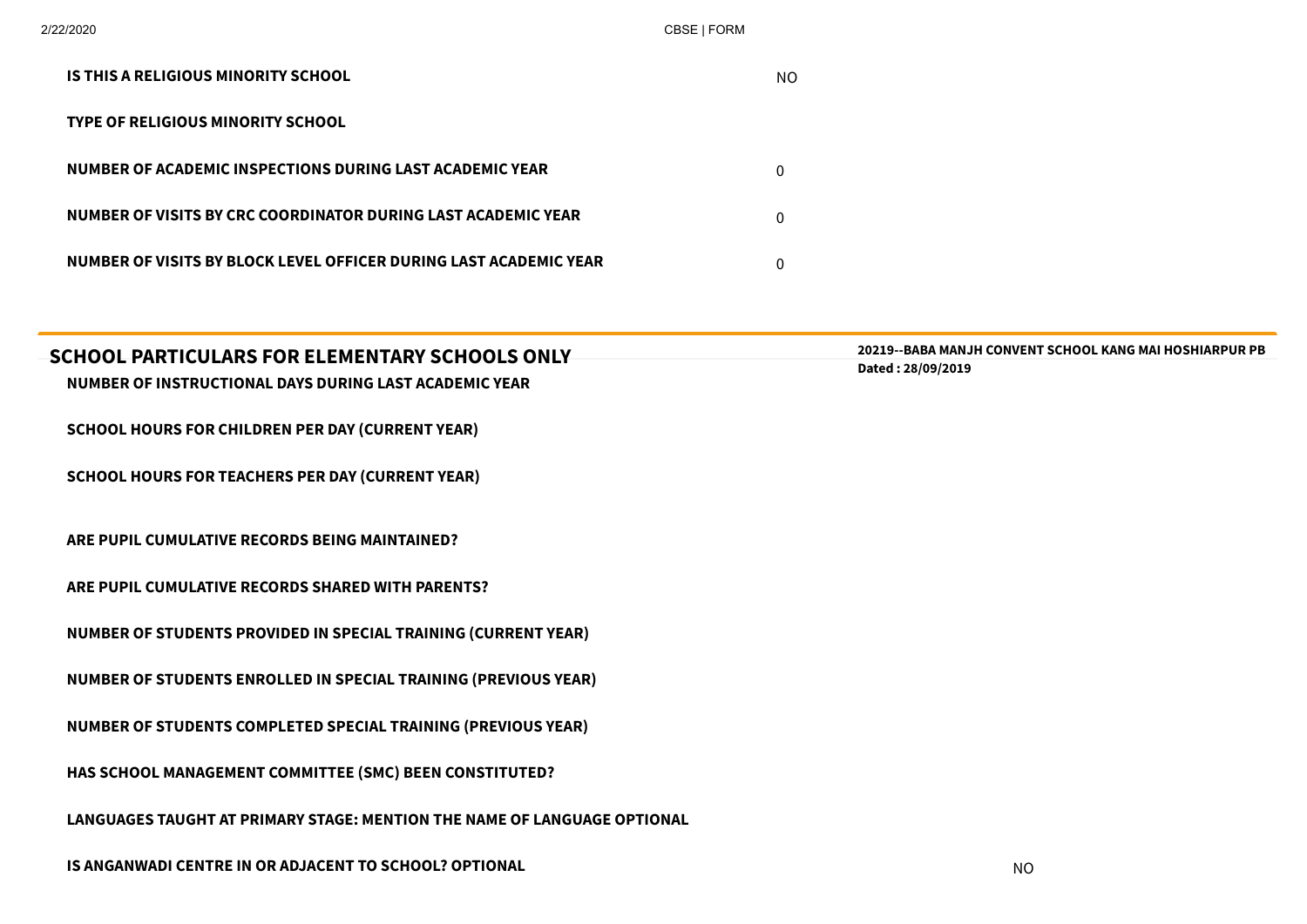| NUMBER OF MEETINGS HELD BY SMC DURING LAST ACADEMIC YEAR                                                                                                                  |            |
|---------------------------------------------------------------------------------------------------------------------------------------------------------------------------|------------|
| WHETHER SMC PREPARE THE SCHOOL DEVELOPMENT PLAN                                                                                                                           |            |
| WHETHER SEPARATE BANK ACCOUNT FOR SMC IF YES, PROVIDE THESE DETAILS<br><b>BANK NAME</b><br><b>ACCOUNT HOLDER'S NAME</b><br><b>BANK ACCOUNT NUMBER</b><br><b>IFSC CODE</b> |            |
| WHEN WAS THE TEXTBOOK RECEIVED FOR CURRENT YEAR?<br>WHETHER COMPLETE SET OF FREE TEXT BOOKS FOR TEACHERS LEARNING EQUIPMENT (TLE) RECEIVED?                               |            |
| <b>WHETHER TLE RECEIVED FOR EACH GRADE?</b><br>WHETHER PLAY MATERIAL GAMES AND SPORTS MATERIAL AVAILABLE FOR EACH GRADE?                                                  |            |
| ARE THE MAJORITY OF PUPILS TAUGHT THROUGH THEIR MOTHER TONGUE AT PRIMARY STAGE? OPTIONAL                                                                                  | <b>YES</b> |

| SCHOOL PARTICULARS FOR SECONDARY AND HIGHER SECONDARY SCHOOLS ONLY<br>NUMBER OF INSTRUCTIONAL DAYS DURING LAST ACADEMIC YEAR | <b>20219--BABA MANJH CONVENT SCHOOL KANG MAI HOSHIARPUR PB</b><br>Dated: 28/09/2019<br>223 |
|------------------------------------------------------------------------------------------------------------------------------|--------------------------------------------------------------------------------------------|
| <b>SCHOOL HOURS FOR CHILDREN PER DAY (CURRENT YEAR)</b>                                                                      | b                                                                                          |
| <b>SCHOOL HOURS FOR TEACHERS PER DAY (CURRENT YEAR)</b>                                                                      | 6                                                                                          |
| ARE SCHOOL MANAGEMENT COMMITTEE (SMC) AND SCHOOL MANAGEMENT DEVELOPMENT COMMITTE (SMDC)<br><b>SAME?</b>                      | <b>YES</b>                                                                                 |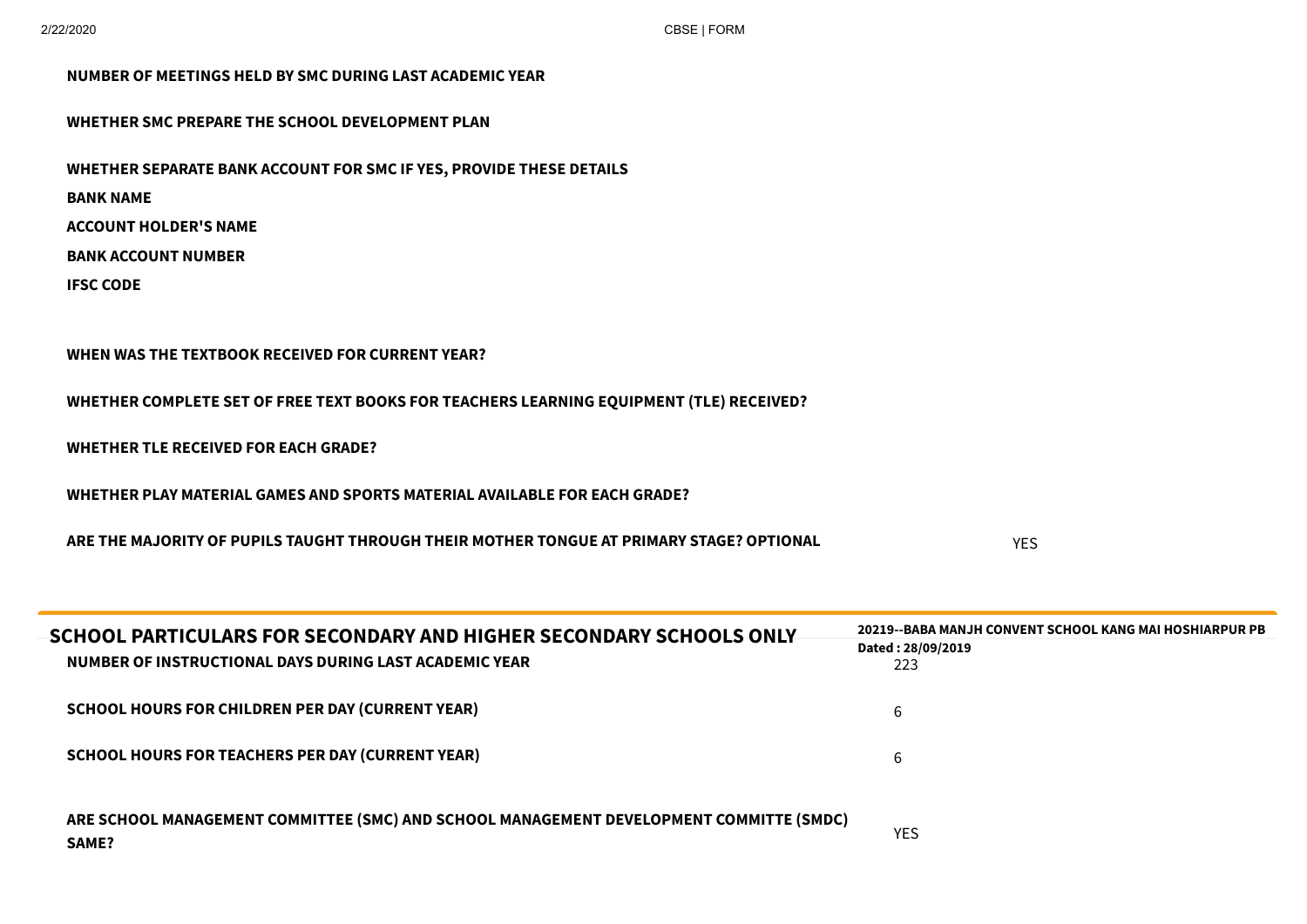| PHYSICAL FACILITIES AND EQUIPMENTS<br><b>NUMBER OF CLASSROOMS BY CONDITION</b> |                        |                | 20219--BABA MANJH CONVENT SCHOOL KANG MAI HOSHIARPUR PB<br>Dated: 28/09/2019 |  |
|--------------------------------------------------------------------------------|------------------------|----------------|------------------------------------------------------------------------------|--|
| <b>PUCCA</b>                                                                   | <b>PARTIALLY PUCCA</b> | <b>KUCHCHA</b> | <b>TENT</b>                                                                  |  |
| 32                                                                             |                        |                |                                                                              |  |
| IS LAND AVAILABLE FOR EXPANSION OF SCHOOL ACTIVITIES?                          |                        |                | <b>YES</b>                                                                   |  |
| IS SEPARATE ROOM AVAILABLE FOR PRINCIPAL/HEAD TEACHER?                         |                        |                | <b>YES</b>                                                                   |  |
| IS SEPARATE ROOM AVAILABLE FOR VICE PRINCIPAL/ASSISTANT HEAD TEACHER?          |                        |                | <b>YES</b>                                                                   |  |
| IS SEPARATE ROOM AVAILABLE FOR CRAFTS/CO CURRICULAR ACTIVITIES?                |                        |                | <b>YES</b>                                                                   |  |
| IS STAFF QUARTERS AVAILABLE?                                                   |                        |                | <b>NO</b>                                                                    |  |
| IS HAND WASHING FACILITY AVAILABLE NEAR TOILET/URINALS ?                       |                        |                | <b>YES</b>                                                                   |  |
| <b>IS ELECTRICITY CONNECTION AVAILABLE?</b>                                    |                        |                | <b>YES</b>                                                                   |  |
| IS AUDIO/VISUAL/PUBLIC ADDRESS SYSTEM AVAILABLE?                               |                        | <b>YES</b>     |                                                                              |  |
| <b>IS LCD PROJECTOR AVAILABLE?</b>                                             |                        | <b>YES</b>     |                                                                              |  |
| <b>NUMBER OF AVAILABLE PRINTERS</b>                                            |                        | $\overline{2}$ |                                                                              |  |
| <b>SPEED OF AVAILABLE PRINTERS</b>                                             |                        | 40-60 PPM      |                                                                              |  |
| NUMBER OF PHOTOCOPIERS AVAILABLE                                               |                        | $\mathbf{1}$   |                                                                              |  |
| <b>IS LEASE LINE AVAILABLE?</b>                                                |                        | <b>NO</b>      |                                                                              |  |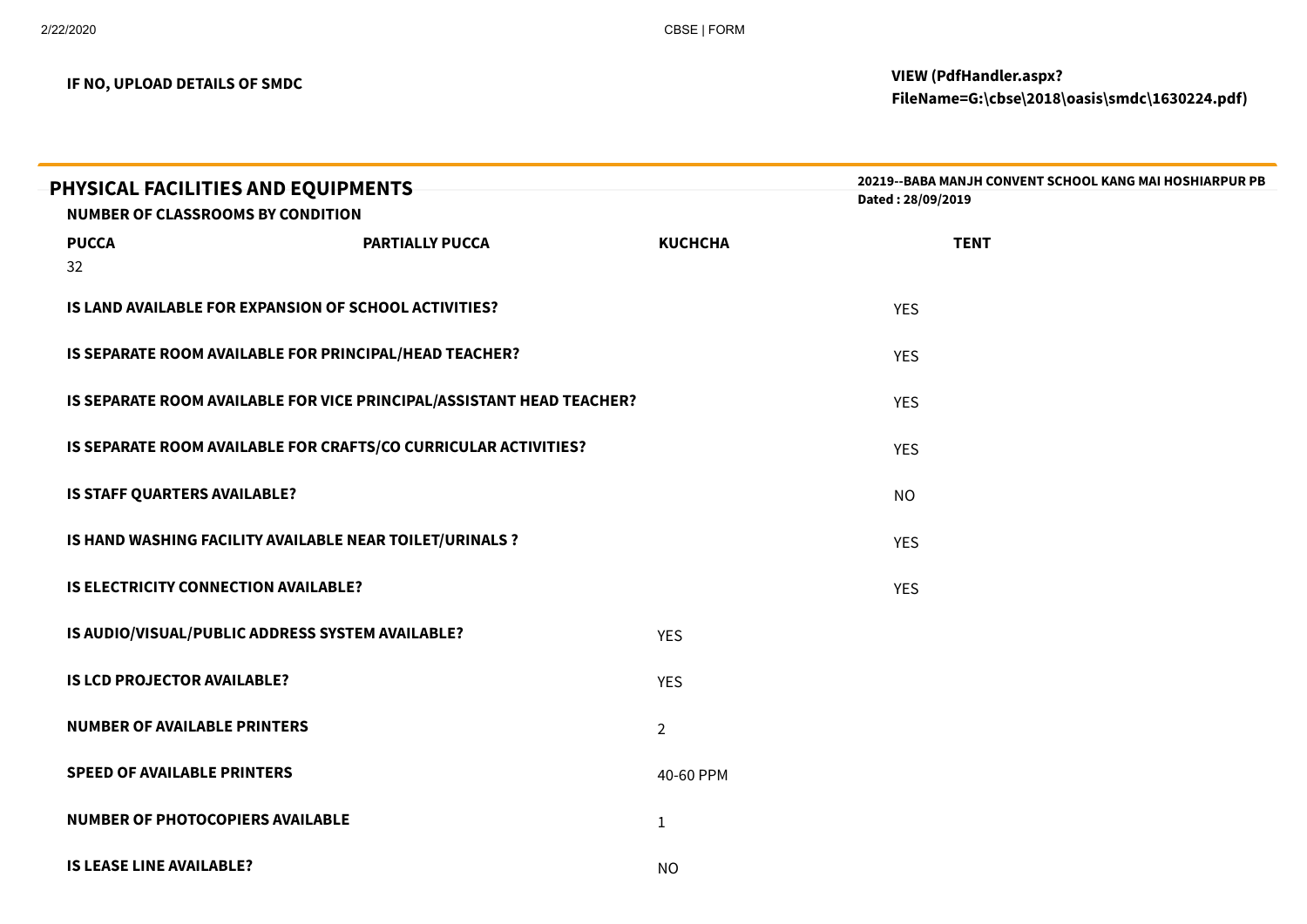| 2/22/2020                                 | CBSE   FORM    |
|-------------------------------------------|----------------|
| <b>SPEED OF LEASE LINE (IF AVAILABLE)</b> | $\overline{0}$ |
| <b>IS SCANNER AVAILABLE?</b>              | <b>YES</b>     |
| IS RAIN WATER HARVESTING IMPLEMENTED?     | <b>NO</b>      |
|                                           |                |

| <b>ENROLLMENT INFORMATION</b> | 20219--BABA MANJH CONVENT SCHOOL KANG MAI HOSHIARPUR PB |
|-------------------------------|---------------------------------------------------------|
|                               | Dated: 28/09/2019                                       |
| <b>CATEGORY WISE STUDENTS</b> |                                                         |

| <b>CLASS</b>            | <b>GENERAL</b> | <b>SC</b> | <b>ST</b>      | <b>OBC</b> |
|-------------------------|----------------|-----------|----------------|------------|
| <b>PRIMARY</b>          | 171            | 120       | $\overline{0}$ | 34         |
| <b>MIDDLE</b>           | 118            | 48        | $\mathbf 0$    | 16         |
| <b>SECONDARY</b>        | 62             | 19        | $\mathbf 0$    | 11         |
| <b>SENIOR SECONDARY</b> | 44             | 16        | $\mathbf 0$    | 04         |

#### **MINORITY GROUP WISE STUDENTS**

| <b>CLASS</b>            | <b>MUSLIM</b> | <b>CHRISTIAN</b> | <b>SIKH</b> | <b>JAIN</b> | <b>OTHERS</b> |
|-------------------------|---------------|------------------|-------------|-------------|---------------|
| <b>PRIMARY</b>          | 0             | U                | 225         | 0           | 100           |
| <b>MIDDLE</b>           | $\mathbf 0$   | 0                | 110         | 0           | 72            |
| <b>SECONDARY</b>        | $\mathbf 0$   | U                | 49          | 0           | 43            |
| <b>SENIOR SECONDARY</b> | $\mathbf 0$   | 0                | 38          | $\Omega$    | 26            |

#### **CHILDREN WITH SPECIAL NEEDS**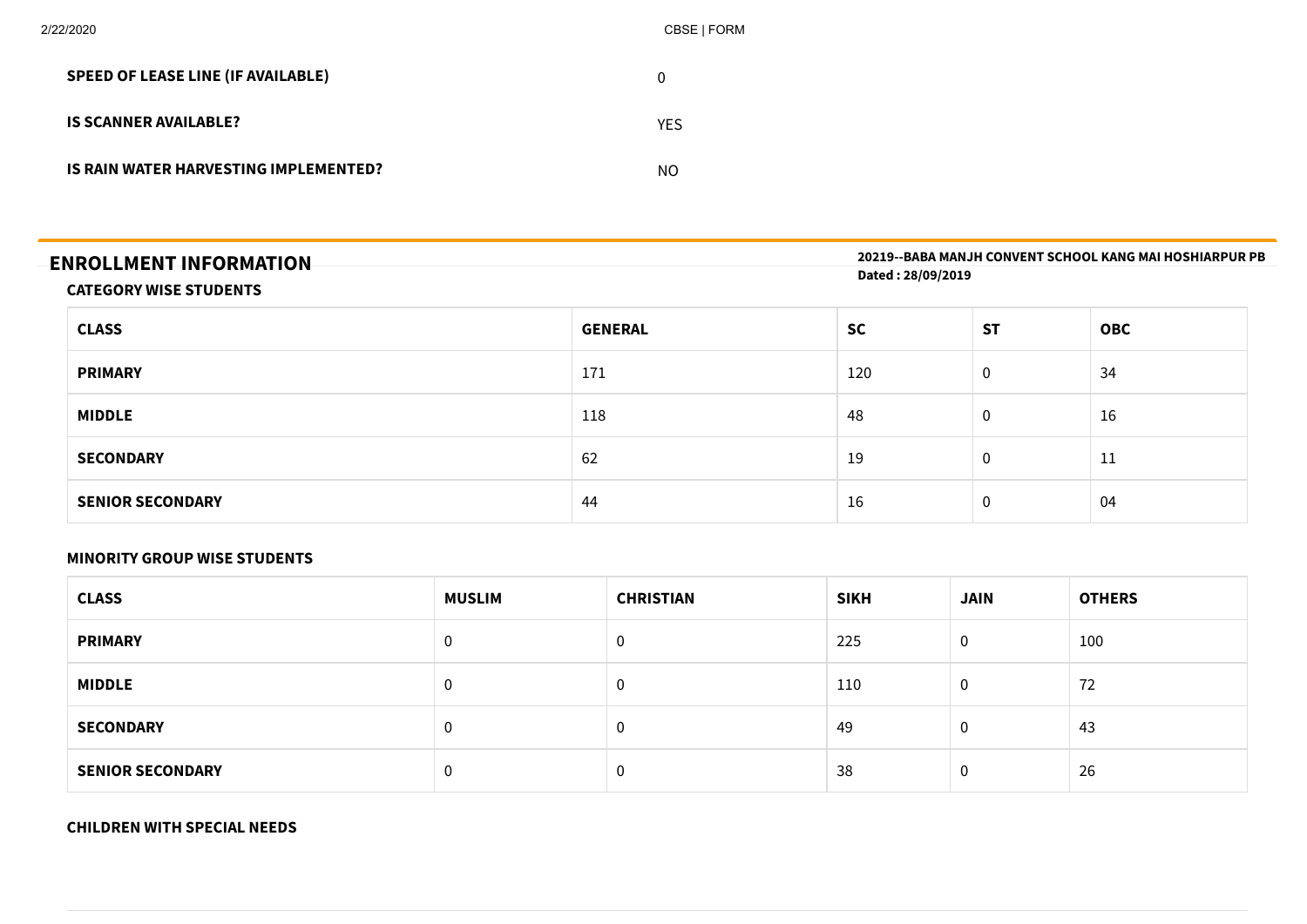| <b>CLASS</b>   | <b>VISUAL</b><br><b>IMPAIRMENT</b> | <b>SPEECH</b><br><b>IMPAIRMENT</b> | <b>LOCOMOTIVE</b><br><b>IMPAIRMENT</b> | <b>HEARING</b><br><b>IMPAIRMENT</b> | <b>CEREBRAL</b><br><b>PALSY</b> | <b>LEARNING</b><br><b>DISABILITY</b> | <b>AUTISM</b>    | <b>MULTIPLE</b><br><b>DISABILITIES</b> |
|----------------|------------------------------------|------------------------------------|----------------------------------------|-------------------------------------|---------------------------------|--------------------------------------|------------------|----------------------------------------|
| $\mathbf{1}$   | $\mathbf 0$                        | $\mathbf 0$                        | $\overline{0}$                         | $\mathbf 0$                         | $\mathbf 0$                     | $\overline{0}$                       | $\boldsymbol{0}$ | $\mathbf 0$                            |
| $\overline{2}$ | $\mathbf 0$                        | $\mathbf 0$                        | $\mathbf 0$                            | $\pmb{0}$                           | $\boldsymbol{0}$                | $\overline{0}$                       | $\mathbf 0$      | $\mathbf 0$                            |
| 3              | $\mathbf 0$                        | $\pmb{0}$                          | $\mathbf 0$                            | $\pmb{0}$                           | $\mathbf 0$                     | $\mathbf 0$                          | $\mathbf 0$      | $\mathbf 0$                            |
| 4              | $\pmb{0}$                          | $\pmb{0}$                          | $\boldsymbol{0}$                       | $\,0\,$                             | $\boldsymbol{0}$                | $\mathbf 0$                          | $\pmb{0}$        | $\mathbf 0$                            |
| 5              | $\mathbf 0$                        | $\mathbf 0$                        | $\mathbf 0$                            | $\pmb{0}$                           | $\mathbf 0$                     | $\overline{0}$                       | $\mathbf 0$      | $\mathbf 0$                            |
| 6              | $\mathbf 0$                        | $\mathbf 0$                        | $\mathbf 0$                            | $\mathbf 0$                         | $\mathbf 0$                     | $\mathbf 0$                          | $\mathbf 0$      | $\overline{0}$                         |
| $\overline{7}$ | $\mathbf 0$                        | $\pmb{0}$                          | $\mathbf 0$                            | $\mathbf 0$                         | $\boldsymbol{0}$                | $\mathbf 0$                          | $\mathbf 0$      | $\mathbf 0$                            |
| 8              | $\mathbf 0$                        | $\pmb{0}$                          | $\mathbf 0$                            | $\mathbf 0$                         | $\boldsymbol{0}$                | $\mathbf 0$                          | $\mathbf 0$      | $\overline{0}$                         |
| 9              | $\mathbf 0$                        | $\mathbf 0$                        | $\mathbf 0$                            | $\pmb{0}$                           | $\boldsymbol{0}$                | $\mathbf 0$                          | $\mathbf 0$      | $\overline{0}$                         |
| 10             | $\mathbf 0$                        | $\mathbf 0$                        | $\mathbf 0$                            | $\mathbf 0$                         | $\mathbf 0$                     | $\overline{0}$                       | $\mathbf 0$      | $\overline{0}$                         |
| 11             | $\mathbf 0$                        | $\mathbf 0$                        | $\mathbf 0$                            | $\mathbf 0$                         | $\mathbf 0$                     | $\overline{0}$                       | $\mathbf 0$      | $\mathbf 0$                            |
| 12             | $\mathbf 0$                        | $\pmb{0}$                          | $\pmb{0}$                              | $\pmb{0}$                           | $\pmb{0}$                       | $\mathbf 0$                          | $\mathbf 0$      | $\overline{0}$                         |

| -MID DAY MEAL INFORMATION (Only for Government and Aided Schools)-<br><b>STATUS OF KITCHEN SHED</b> (If meal prepared in school) |  | <b>20219--BABA MANJH CONVENT SCHOOL KANG MAI HOSHIARPUR PB</b><br>Dated : 14/09/2019 |  |  |  |  |
|----------------------------------------------------------------------------------------------------------------------------------|--|--------------------------------------------------------------------------------------|--|--|--|--|
|                                                                                                                                  |  |                                                                                      |  |  |  |  |
|                                                                                                                                  |  |                                                                                      |  |  |  |  |

#### **SPORTS INFORMATION 20219--BABA MANJH CONVENT SCHOOL KANG MAI HOSHIARPUR PB Dated : 14/09/2019 AEROBICS ATHLETICS BASKETBALL CHESS CFOOTBALL CHANDBALL CJUDO**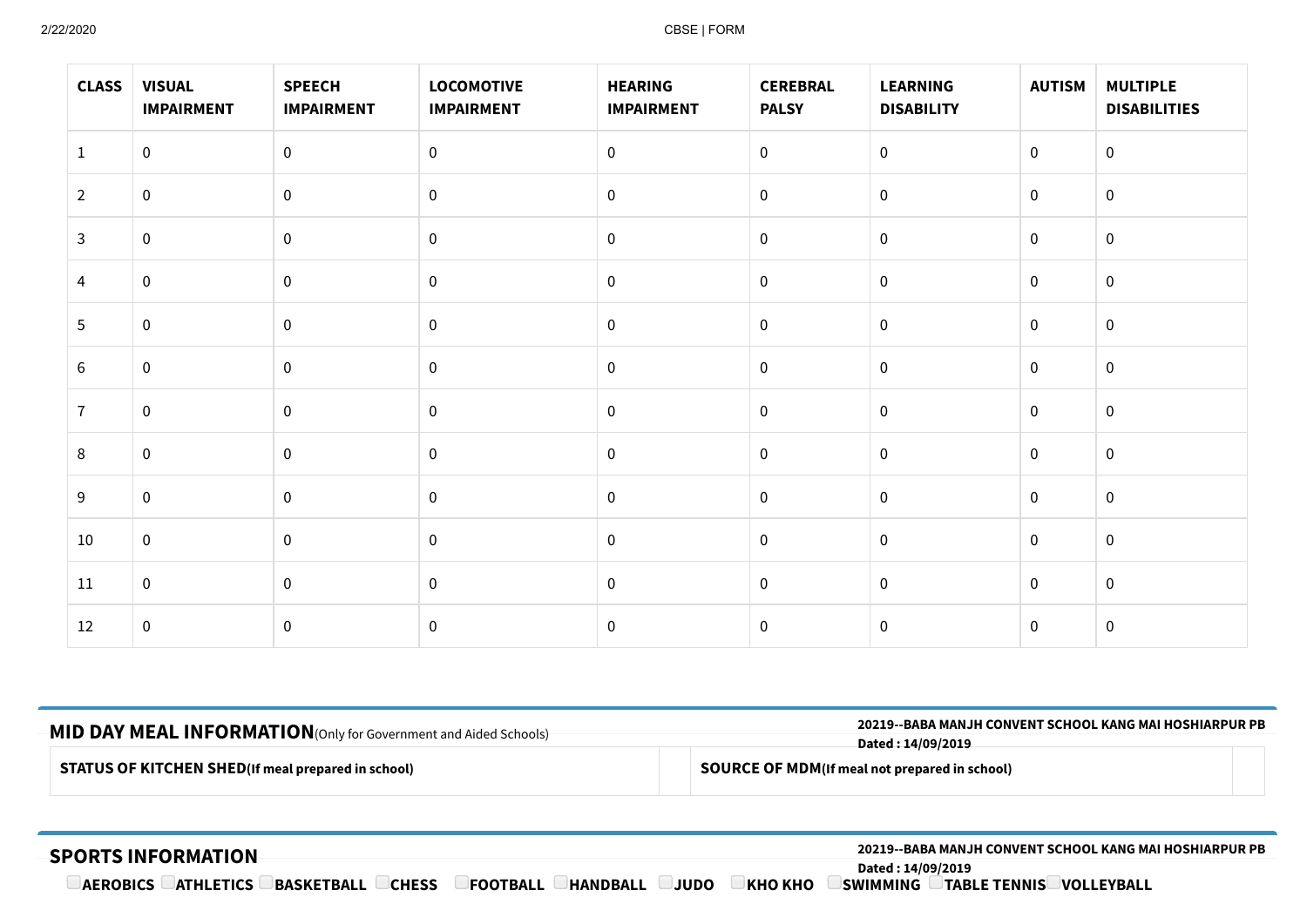**ARCHERY BADMINTON BOXING CRICKET GYMNASTICS HOCKEY KABADDI SHOOTING TAEKWONDO TENNIS YOGA**

**DOES THE SCHOOL HAVE A MANDATORY SPORTS/GAMES PERIOD FROM CLASS 1 TO 12 EVERY DAY ?**

# **FACILITY INFORMATION**

**20219--BABA MANJH CONVENT SCHOOL KANG MAI HOSHIARPUR PB Dated : 14/09/2019**

#### **FACILITY PROVIDED TO PRIMARY STUDENTS**

| <b>FACILITY</b>          | <b>GENERAL</b> | <b>SC</b> | <b>ST</b> | <b>OBC</b> | <b>MUSLIM MINORITY</b> |
|--------------------------|----------------|-----------|-----------|------------|------------------------|
| FREE TEXT BOOKS          |                |           |           |            |                        |
| <b>FREE UNIFORMS</b>     |                |           |           |            |                        |
| STATE DEFINED INCENTIVES |                |           |           |            |                        |

#### **FACILITY PROVIDED TO UPPER PRIMARY STUDENTS**

| <b>FACILITY</b>          | <b>GENERAL</b> | <b>SC</b> | <b>ST</b> | <b>OBC</b> | <b>MUSLIM MINORITY</b> |
|--------------------------|----------------|-----------|-----------|------------|------------------------|
| <b>FREE TEXT BOOKS</b>   |                |           |           |            |                        |
| <b>FREE UNIFORMS</b>     |                |           |           |            |                        |
| STATE DEFINED INCENTIVES |                |           |           |            |                        |

#### **FACILITY PROVIDED TO CWSN STUDENTS**

| <b>FACILITY</b>   | <b>ELEMENTARY</b> | <b>SECONDARY</b> | <b>HIGHER SECONDARY</b> |
|-------------------|-------------------|------------------|-------------------------|
| BRAILL BOOKS/KITS |                   |                  |                         |
| LOW VISION KIT    |                   |                  |                         |